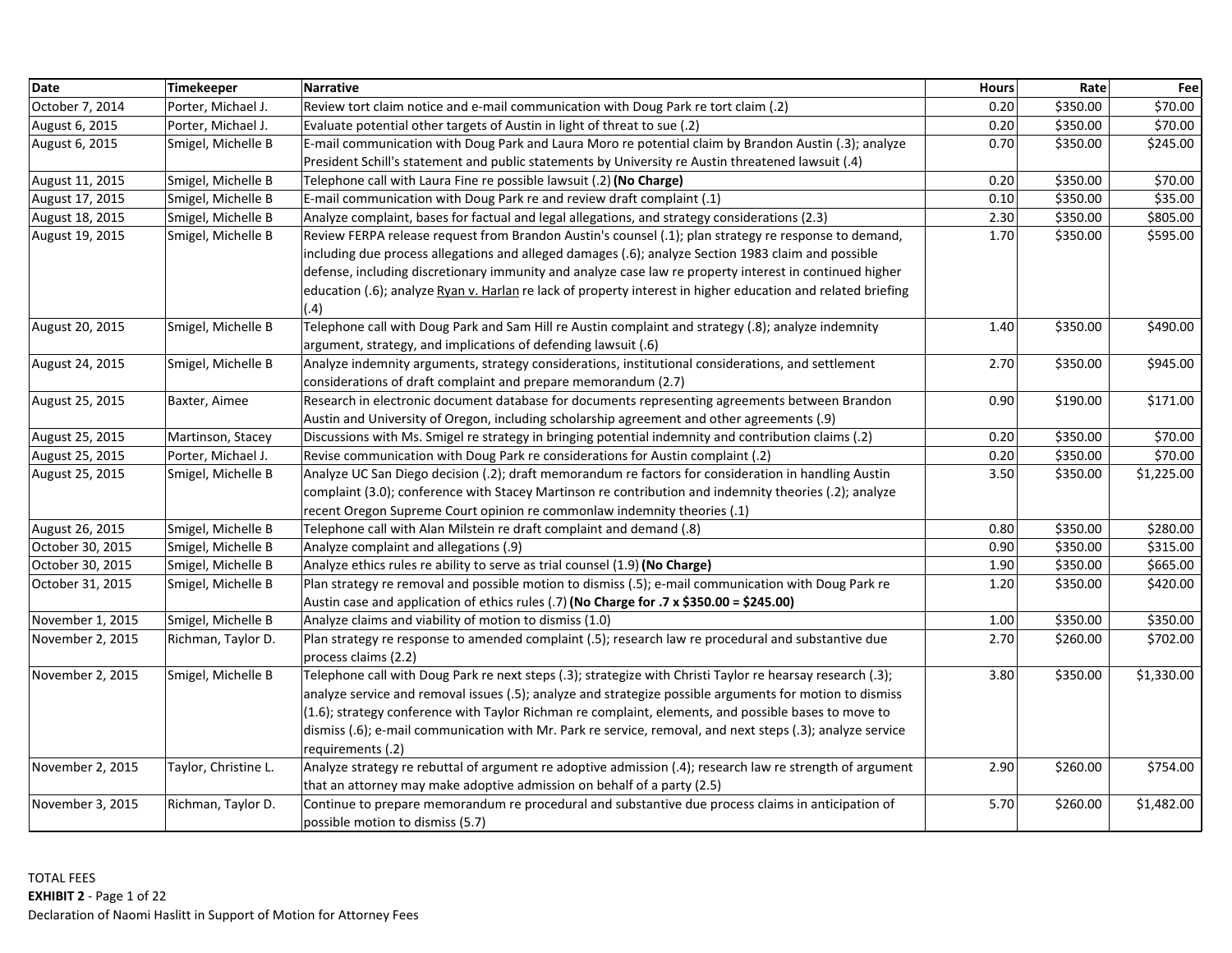| <b>Date</b>       | Timekeeper           | <b>Narrative</b>                                                                                                                                                                                                                                                                                                                                                                                                                                                                                                                                                                                                                                                                                                                                                                               | <b>Hours</b> | Rate     | Fee        |
|-------------------|----------------------|------------------------------------------------------------------------------------------------------------------------------------------------------------------------------------------------------------------------------------------------------------------------------------------------------------------------------------------------------------------------------------------------------------------------------------------------------------------------------------------------------------------------------------------------------------------------------------------------------------------------------------------------------------------------------------------------------------------------------------------------------------------------------------------------|--------------|----------|------------|
| November 3, 2015  | Taylor, Christine L. | Continue to research law re strength of argument that an attorney may make an adoptive admission on<br>behalf of a party (3.5)                                                                                                                                                                                                                                                                                                                                                                                                                                                                                                                                                                                                                                                                 | 3.50         | \$260.00 | \$910.00   |
| November 4, 2015  | Campbell, Bruce L.   | Review and analyze first amended complaint (.3); formulate potential defenses to section 1983 claims and<br>analyze issues re interlocutory appeal (.8)                                                                                                                                                                                                                                                                                                                                                                                                                                                                                                                                                                                                                                        | 1.10         | \$350.00 | \$385.00   |
| November 4, 2015  | Richman, Taylor D.   | Continue to prepare memorandum re claims of negligence, intentional infliction of emotional distress,<br>tortious interference with economic relations, and breach of contract for possible motion to dismiss (4.9)                                                                                                                                                                                                                                                                                                                                                                                                                                                                                                                                                                            | 4.90         | \$260.00 | \$1,274.00 |
| November 4, 2015  | Smigel, Michelle B   | Analyze due process arguments (.2) and timing of appearance (.1); conference with Bruce Campbell and<br>plan strategy re complaint and interlocutory appeal (.2)                                                                                                                                                                                                                                                                                                                                                                                                                                                                                                                                                                                                                               | 0.50         | \$350.00 | \$175.00   |
| November 4, 2015  | Taylor, Christine L. | Analyze law re ability of attorney to make opposing party admission and prepare summary of analysis (2.0)                                                                                                                                                                                                                                                                                                                                                                                                                                                                                                                                                                                                                                                                                      | 2.00         | \$260.00 | \$520.00   |
| November 5, 2015  | Campbell, Bruce L.   | Review memorandum and analyze claims (.5); formulate potential defenses (.4); conference with Michelle<br>Smigel and Taylor Richman re defense strategy and potential dismissal arguments (1.0)                                                                                                                                                                                                                                                                                                                                                                                                                                                                                                                                                                                                | 1.90         | \$350.00 | \$665.00   |
| November 5, 2015  | Porter, Michael J.   | Review and evaluate complaint re possible motion practice (.8)                                                                                                                                                                                                                                                                                                                                                                                                                                                                                                                                                                                                                                                                                                                                 | 0.80         | \$350.00 | \$280.00   |
| November 5, 2015  | Richman, Taylor D.   | Continue to analyze law re and prepare memorandum re claims of negligence, intentional infliction of<br>emotional distress, tortious interference with economic relations, and breach of contract for possible<br>motion to dismiss (5.3); plan strategy re response to amended complaint (1.0)                                                                                                                                                                                                                                                                                                                                                                                                                                                                                                | 6.30         | \$260.00 | \$1,638.00 |
| November 5, 2015  | Smigel, Michelle B   | Conference with Bruce Campbell re preliminary arguments on Section 1983 and implication for appeal re<br>removal to federal court (.2); analyze hearsay rules in context of false allegation in complaint re attorney<br>statement (.1); strategize re arguments in support of motion to dismiss, including lack of property interest<br>in higher education, qualified immunity, and lack of special relationship for negligence claim (1.1);<br>conference with Bruce Campbell, Taylor Richman, and Mike Porter re strategy on motion to dismiss or<br>motion for summary judgment, elements of claims, and arguments (1.0); review e-mail correspondence<br>with Doug Park re service (.1); e-mail communication with Doug Park re factual background and possible<br>motion to compel (.1) | 2.60         | \$350.00 | \$910.00   |
| November 6, 2015  | Richman, Taylor D.   | Analyze law re Eleventh Amendment immunity and removal to federal court (2.0)                                                                                                                                                                                                                                                                                                                                                                                                                                                                                                                                                                                                                                                                                                                  | 2.00         | \$260.00 | \$520.00   |
| November 6, 2015  | Smigel, Michelle B   | Analyze eleventh amendment immunity arguments and effect on claims (.7); e-mail communication with<br>Doug Park re eleventh amendment immunity (.1)                                                                                                                                                                                                                                                                                                                                                                                                                                                                                                                                                                                                                                            | 0.80         | \$350.00 | \$280.00   |
| November 8, 2015  | Smigel, Michelle B   | Analyze arguments re possible motion to dismiss, including breach of contract claim, application of tort<br>claims limit, and scope of qualified immunity (.6)                                                                                                                                                                                                                                                                                                                                                                                                                                                                                                                                                                                                                                 | 0.60         | \$350.00 | \$210.00   |
| November 9, 2015  | Richman, Taylor D.   | Research law re qualified immunity to Eleventh Amendment and waiver of immunity by removal of case to<br>federal court (1.3)                                                                                                                                                                                                                                                                                                                                                                                                                                                                                                                                                                                                                                                                   | 1.30         | \$260.00 | \$338.00   |
| November 11, 2015 | Richman, Taylor D.   | Research law re implications of waiving Eleventh Amendment immunity by removing state claims to federal<br>court (1.5); prepare memorandum re implications of waiving Eleventh Amendment immunity by removing<br>state claims to federal court (.6)                                                                                                                                                                                                                                                                                                                                                                                                                                                                                                                                            | 2.10         | \$260.00 | \$546.00   |
| November 11, 2015 | Smigel, Michelle B   | Review notice of assignment to Judge Conover and review background (.1); analyze eleventh amendment<br>immunity issues and plan timing of possible removal and appearance (.3); analyze impact of removal on<br>eleventh amendment immunity, concurrent jurisdiction, and supreme court history re eleventh<br>amendment immunity (.4)                                                                                                                                                                                                                                                                                                                                                                                                                                                         | 0.80         | \$350.00 | \$280.00   |
| November 12, 2015 | Campbell, Bruce L.   | Analyze available immunity, appeal, remand, and removal issues (.5)                                                                                                                                                                                                                                                                                                                                                                                                                                                                                                                                                                                                                                                                                                                            | 0.50         | \$350.00 | \$175.00   |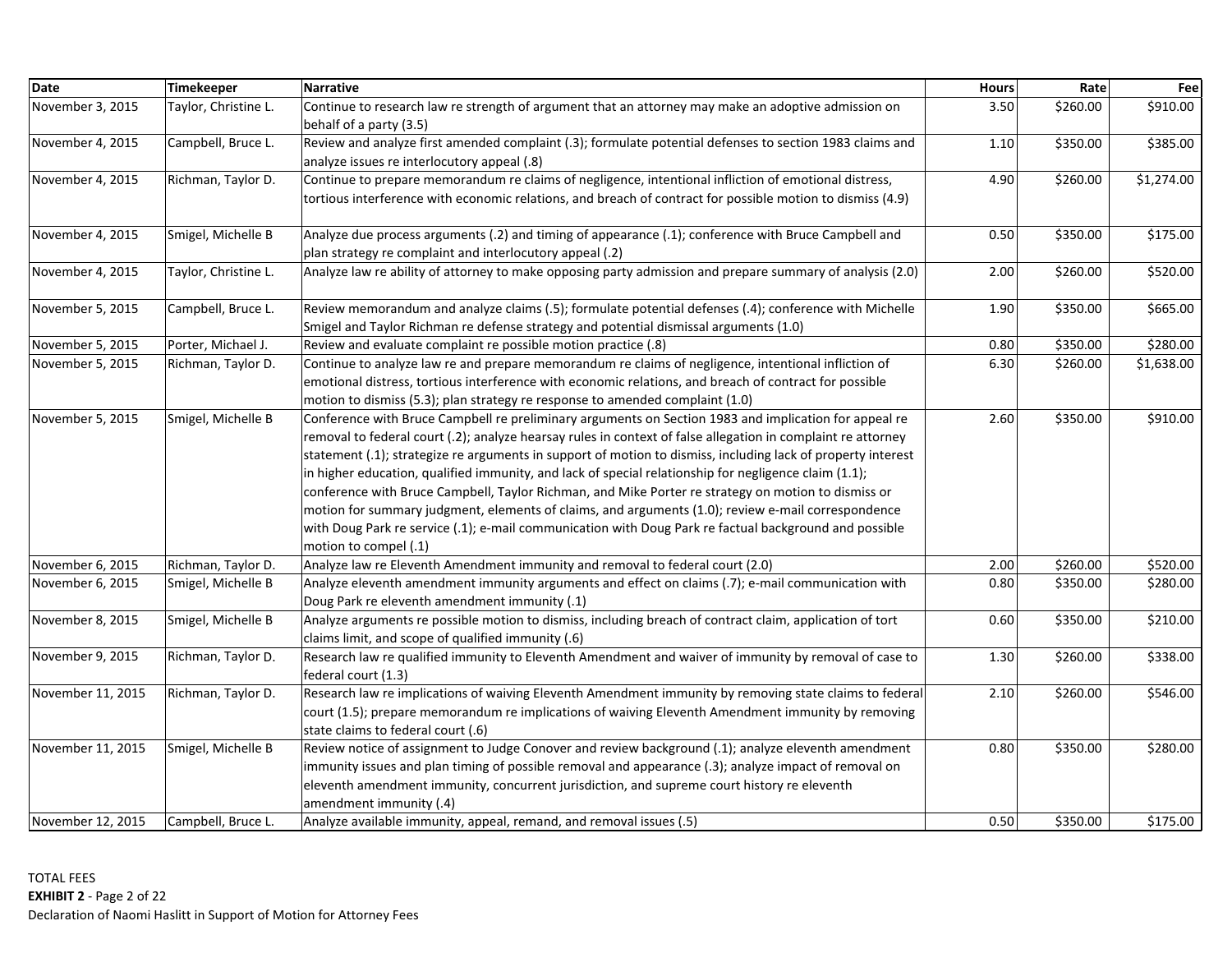| <b>Date</b>       | Timekeeper         | <b>Narrative</b>                                                                                                                                                                                                                                                                                                                                                                                                                                                              | <b>Hours</b> | Rate     | Fee        |
|-------------------|--------------------|-------------------------------------------------------------------------------------------------------------------------------------------------------------------------------------------------------------------------------------------------------------------------------------------------------------------------------------------------------------------------------------------------------------------------------------------------------------------------------|--------------|----------|------------|
| November 12, 2015 | Richman, Taylor D. | Continue to research law re lack of property right in attending public university (1.7); research Oregon<br>Administrative Rules (OAR) and Oregon Revised Statutes (ORS) provisions re procedural requirements for<br>disciplining university student (2.0); research law re whether procedural OARs can create a constitutional                                                                                                                                              | 5.20         | \$260.00 | \$1,352.00 |
|                   |                    | property right in public university education (1.0); research Oregon Tort Claims Act as applied (.5)                                                                                                                                                                                                                                                                                                                                                                          |              |          |            |
| November 12, 2015 | Smigel, Michelle B | Analyze service requirements and e-mail communication with Marianne Dugan re deadlines (.3); analyze<br>eleventh amendment waiver issues (.5); continue to strategize re arguments in support of motion to<br>dismiss (.6)                                                                                                                                                                                                                                                    | 1.40         | \$350.00 | \$490.00   |
| November 13, 2015 | Richman, Taylor D. | Research law re staying discovery pending interlocutory appeal re qualified immunity from federal circuit<br>court and factors court will consider (3.5)                                                                                                                                                                                                                                                                                                                      | 3.50         | \$260.00 | \$910.00   |
| November 13, 2015 | Smigel, Michelle B | Analyze impact on other claims during interlocutory appeal of 1983 claim and case law (.8)                                                                                                                                                                                                                                                                                                                                                                                    | 0.80         | \$350.00 | \$280.00   |
| November 15, 2015 | Richman, Taylor D. | Prepare memorandum re discovery of evidence pending review of qualified immunity by federal circuit<br>court (3.0)                                                                                                                                                                                                                                                                                                                                                            | 3.00         | \$260.00 | \$780.00   |
| November 16, 2015 | Baxter, Aimee      | Review and analyze documents in database for evidence of scholarship terms and conditions and<br>confirmation of administrative hearing from former counsel (.3); analyze strategy re scholarship documents<br>(.2)                                                                                                                                                                                                                                                           | 0.50         | \$190.00 | \$95.00    |
| November 16, 2015 | Richman, Taylor D. | Continue to prepare memorandum re legal research in response to first amended complaint for use in<br>motion to dismiss (5.4)                                                                                                                                                                                                                                                                                                                                                 | 5.40         | \$260.00 | \$1,404.00 |
| November 16, 2015 | Smigel, Michelle B | Conference with Taylor Richman re possible motion to dismiss, arguments on negligence claim, separate<br>arguments to dismiss President Gottfredson (.8); e-mail communication with Marianne Dugan re service<br>(.1); review and analyze waiver documentation (.3); review e-mails re administrative conference process<br>(.1); strategize re arguments on motion to dismiss negligence claim and lack of economic harm and<br>application of Conway and related cases (.9) | 2.20         | \$350.00 | \$770.00   |
| November 17, 2015 | Richman, Taylor D. | Continue to prepare memorandum re response to all legal issues raised in first amended complaint for use<br>in motion to dismiss and issues relevant to removal of case to federal court (6.2); revise memorandum re<br>response to all legal issues raised in first amended complaint and issues relevant to removal of case to<br>federal court (1.5)                                                                                                                       | 7.70         | \$260.00 | \$2,002.00 |
| November 17, 2015 | Smigel, Michelle B | E-mail communication with Doug Park re Austin's scholarship and review scholarship documentation (.4)                                                                                                                                                                                                                                                                                                                                                                         | 0.40         | \$350.00 | \$140.00   |
| November 18, 2015 | Richman, Taylor D. | Continue to revise memorandum re response to all legal issues raised in first amended complaint and<br>issues relevant to removal of case to federal court (2.0)                                                                                                                                                                                                                                                                                                              | 2.00         | \$260.00 | \$520.00   |
| November 19, 2015 | Richman, Taylor D. | Research law re removal jurisdiction (.5); prepare notices of removal to federal and state courts (.6)                                                                                                                                                                                                                                                                                                                                                                        | 1.10         | \$260.00 | \$286.00   |
| November 19, 2015 | Smigel, Michelle B | E-mail communication with Doug Park re scholarship (.1); review service documents (.2); analyze memo<br>and plan strategy re arguments (1.3); conferences with Taylor Richman re arguments on motion to dismiss<br>and elements of claims (.2) and re removal (.1)                                                                                                                                                                                                            | 1.90         | \$350.00 | \$665.00   |
| November 20, 2015 | Richman, Taylor D. | Continue to prepare and revise notices of removal to state and federal courts (2.0); research law re<br>exhaustion of remedies (1.2)                                                                                                                                                                                                                                                                                                                                          | 3.20         | \$260.00 | \$832.00   |
| November 20, 2015 | Smigel, Michelle B | Analyze administrative remedies and exhaustion arguments (.4)                                                                                                                                                                                                                                                                                                                                                                                                                 | 0.40         | \$350.00 | \$140.00   |
| November 23, 2015 | Richman, Taylor D. | Research case and statutory law re exhaustion of administrative remedies for due process and state law<br>claims (3.5); prepare memorandum re exhaustion of remedies for due process and state law claims (.5)                                                                                                                                                                                                                                                                | 4.00         | \$260.00 | \$1,040.00 |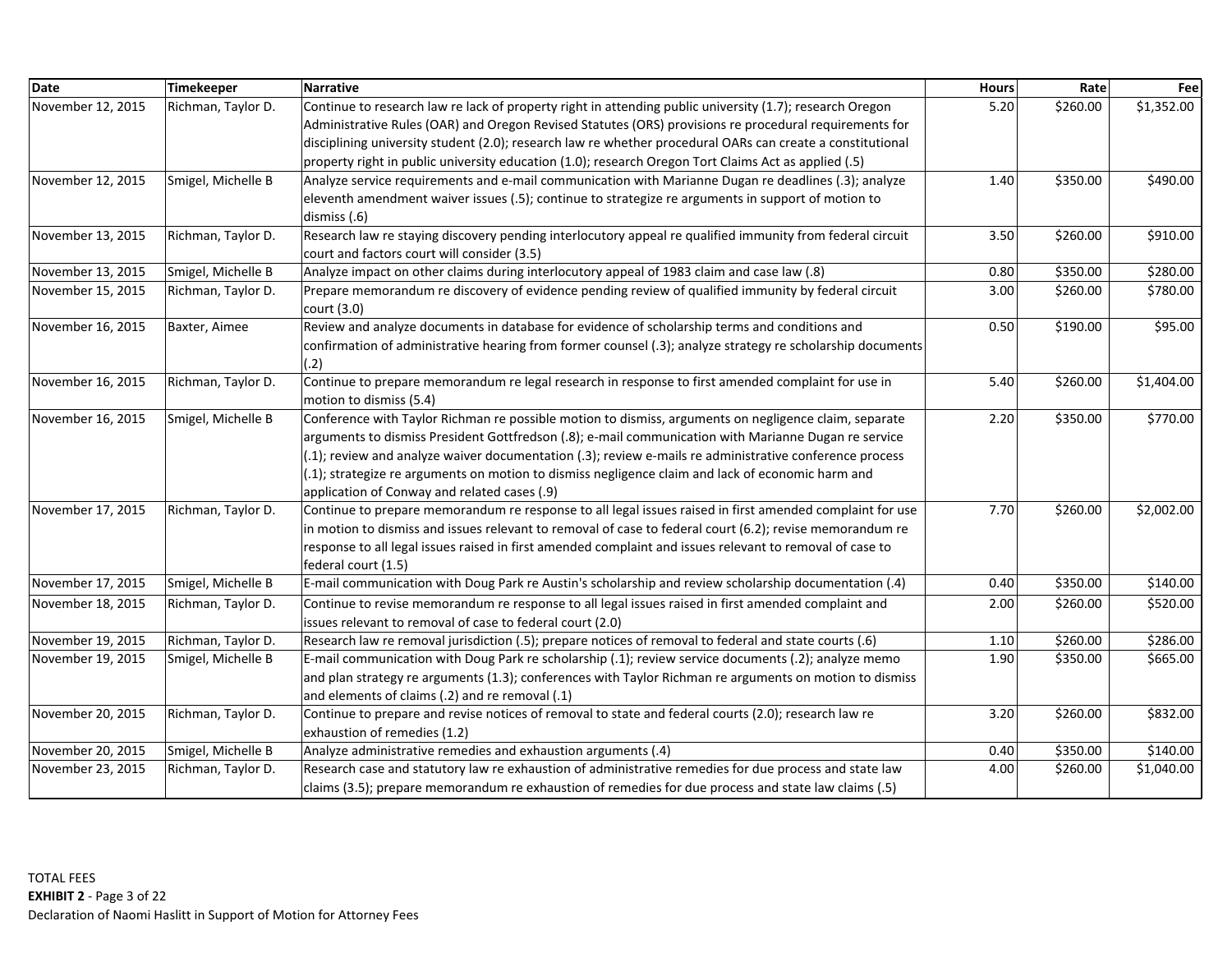| <b>Date</b>       | <b>Timekeeper</b>  | <b>Narrative</b>                                                                                             | <b>Hours</b> | Rate     | Fee        |
|-------------------|--------------------|--------------------------------------------------------------------------------------------------------------|--------------|----------|------------|
| November 23, 2015 | Smigel, Michelle B | Analyze removal issues (.1); analyze diversity jurisdiction (.2); analyze pro and cons of removal to federal | 2.50         | \$350.00 | \$875.00   |
|                   |                    | court and interlocutory appeal, including attorney fee statute, impact on discovery, likelihood of success,  |              |          |            |
|                   |                    | considerations for eleventh amendment immunity (1.6); e-mail communication with Doug Park re issues          |              |          |            |
|                   |                    | (.3); review removal documentation (.3)                                                                      |              |          |            |
| November 24, 2015 | Richman, Taylor D. | Continue to prepare memorandum re exhaustion of remedies analysis (1.0)                                      | 1.00         | \$260.00 | \$260.00   |
| November 24, 2015 | Smigel, Michelle B | Analyze argument on failure to exhaust administrative remedies (.7); telephone call with Doug Park re        | 2.30         | \$350.00 | \$805.00   |
|                   |                    | motion to dismiss, exhaustion arguments, removal, and strategy (1.2) (Billed at 50% = \$210.00); analyze     |              |          |            |
|                   |                    | ability to move for summary judgment immediately (.4)                                                        |              |          |            |
| November 25, 2015 | Smigel, Michelle B | E-mail communications with Doug Park re abstention doctrines and removal issues (.6); revise removal         | 1.50         | \$350.00 | \$525.00   |
|                   |                    | documents (.9)                                                                                               |              |          |            |
| November 30, 2015 | Baxter, Aimee      | Review, analyze, and prepare documents for inclusion in electronic document database (.2)                    | 0.20         | \$190.00 | \$38.00    |
| November 30, 2015 | Richman, Taylor D. | Continue to analyze exhaustion of remedies and waiver of process arguments (1.5); revise notice of           | 2.00         | \$260.00 | \$520.00   |
|                   |                    | removal (.5)                                                                                                 |              |          |            |
| November 30, 2015 | Smigel, Michelle B | Finalize removal documents and review exhibit of case file for accuracy (.4)                                 | 0.40         | \$350.00 | \$140.00   |
| December 1, 2015  | Richman, Taylor D. | Research legal standards for motion to dismiss (1.0 - No Charge); continue to research law re waiver of due  | 1.90         | \$260.00 | \$494.00   |
|                   |                    | process rights (.9)                                                                                          |              |          |            |
| December 2, 2015  | Richman, Taylor D. | Prepare motion to dismiss (.9)                                                                               | 0.90         | \$260.00 | \$234.00   |
| December 2, 2015  | Smigel, Michelle B | Finalize removal documents and exhibit for filing (.6); e-mail communication with Marianne Dugan re          | 2.60         | \$350.00 | \$910.00   |
|                   |                    | extension (.2); plan strategy with Taylor Richman re motion to extend time (.1); plan strategy and analyze   |              |          |            |
|                   |                    | arguments for motion to dismiss (1.7)                                                                        |              |          |            |
| December 3, 2015  | Richman, Taylor D. | Prepare motion for extension of time to respond to complaint (.2)                                            | 0.20         | \$260.00 | \$52.00    |
| December 4, 2015  | Richman, Taylor D. | Finalize motion for extension of time to respond to complaint (.2)                                           | 0.20         | \$260.00 | \$52.00    |
| December 7, 2015  | Richman, Taylor D. | Continue to prepare motion to dismiss (4.9)                                                                  | 4.90         | \$260.00 | \$1,274.00 |
| December 8, 2015  | Richman, Taylor D. | Continue to prepare motion to dismiss (6.1)                                                                  | 6.10         | \$260.00 | \$1,586.00 |
| December 9, 2015  | Richman, Taylor D. | Continue to prepare motion to dismiss (5.1)                                                                  | 5.10         | \$260.00 | \$1,326.00 |
| December 18, 2015 | Smigel, Michelle B | Plan strategy re motion to dismiss (.1); e-mail communication with Marianne Dugan re Rule 26 conference      | 0.20         | \$350.00 | \$70.00    |
|                   |                    | (.1)                                                                                                         |              |          |            |
| December 27, 2015 | Smigel, Michelle B | E-mail communication with Jim Smith re status (.1)                                                           | 0.10         | \$350.00 | \$35.00    |
| December 28, 2015 | Smigel, Michelle B | Review and revise motion to dismiss and analyze arguments to make (1.8)                                      | 1.80         | \$350.00 | \$630.00   |
| December 30, 2015 | Smigel, Michelle B | Review pro hac vice application of Alan Milstein (.1); continue to revise motion to dismiss (1.0)            | 1.10         | \$350.00 | \$385.00   |
| January 4, 2016   | Richman, Taylor D. | Research law re property rights (1.0); revise draft motion to dismiss (3.6)                                  | 4.60         | \$260.00 | \$1,196.00 |
| January 5, 2016   | Richman, Taylor D. | Plan strategy re revisions to draft motion to dismiss (.7)                                                   | 0.70         | \$260.00 | \$182.00   |
| January 5, 2016   | Smigel, Michelle B | Strategize re arguments on interference with contract claim, property interest, liberty interest issues, and | 1.90         | \$350.00 | \$665.00   |
|                   |                    | other arguments in motion to dismiss (1.2); e-mail communication with Marianne Dugan and Doug Park re        |              |          |            |
|                   |                    | Rule 26 conference (.3); coordinate timing of revisions and client review (.2) plan strategy re declaration  |              |          |            |
|                   |                    | needed and re possibility of liberty interest claim (.2)                                                     |              |          |            |
| January 6, 2016   | Richman, Taylor D. | Continue to revise draft motion to dismiss (5.6)                                                             | 5.60         | \$260.00 | \$1,456.00 |
| January 6, 2016   | Smigel, Michelle B | Analyze cases on intentional interference with prospective business relationships as applied to allegations  | 0.40         | \$350.00 | \$140.00   |
|                   |                    | (.4)                                                                                                         |              |          |            |
| January 7, 2016   | Richman, Taylor D. | Continue to revise draft motion to dismiss (6.9)                                                             | 6.90         | \$260.00 | \$1,794.00 |
| January 8, 2016   | Richman, Taylor D. | Continue to revise draft motion to dismiss (7.6)                                                             | 7.60         | \$260.00 | \$1,976.00 |
| January 10, 2016  | Smigel, Michelle B | Revise motion to dismiss (4.0)                                                                               | 4.00         | \$350.00 | \$1,400.00 |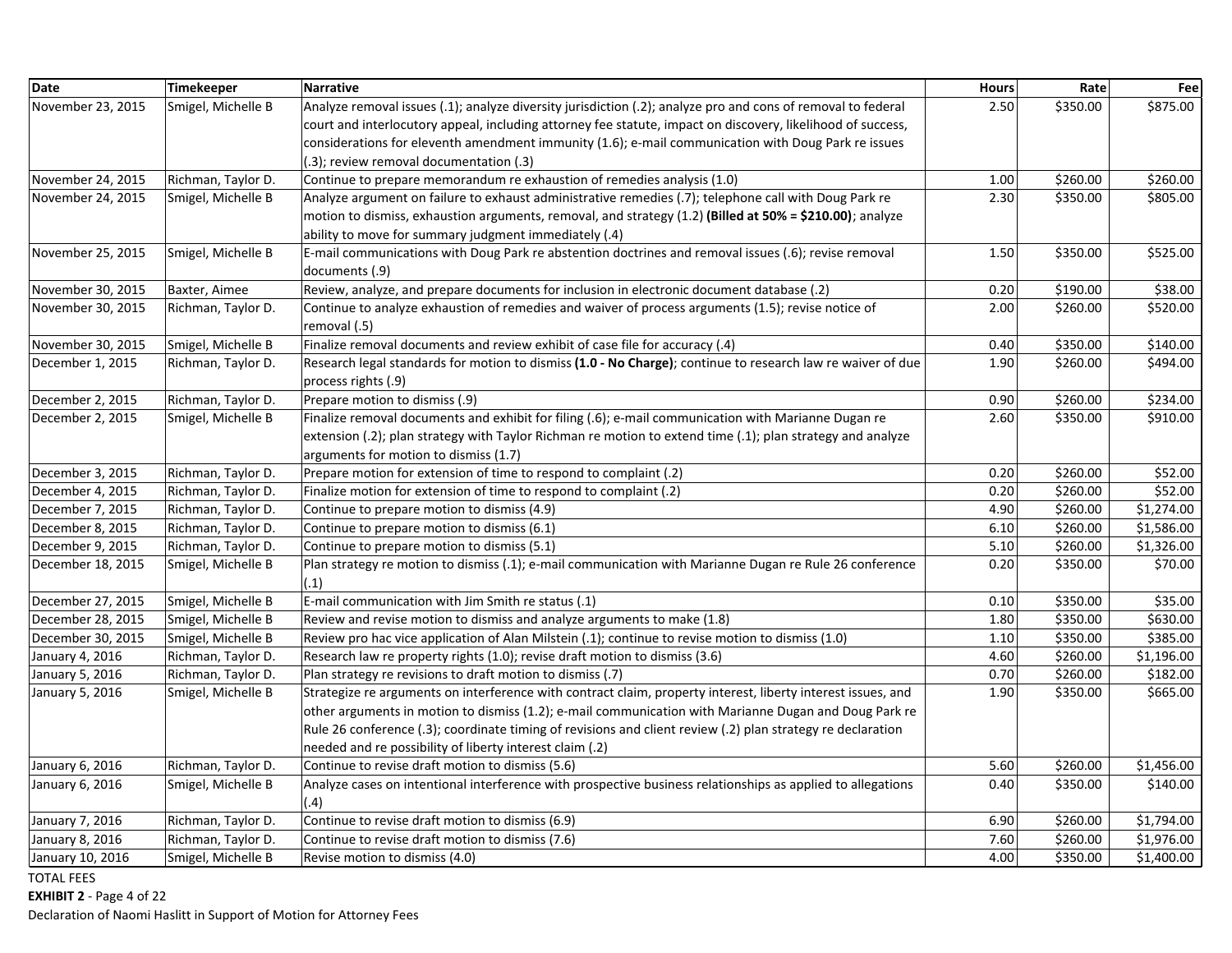| <b>Date</b>      | Timekeeper         | <b>Narrative</b>                                                                                                                                                                                                                                                                                                                                                                                                                                                                  | <b>Hours</b> | Rate     | Fee        |
|------------------|--------------------|-----------------------------------------------------------------------------------------------------------------------------------------------------------------------------------------------------------------------------------------------------------------------------------------------------------------------------------------------------------------------------------------------------------------------------------------------------------------------------------|--------------|----------|------------|
| January 11, 2016 | Baxter, Aimee      | Review and analyze documents in electronic document database and research for evidence of comments                                                                                                                                                                                                                                                                                                                                                                                | 1.30         | \$190.00 | \$247.00   |
|                  |                    | made by President Gottfredson, communications between Doug Park and Laura Fine Moro re terms of                                                                                                                                                                                                                                                                                                                                                                                   |              |          |            |
|                  |                    | student conduct hearings, and press releases in preparation for filing motion to dismiss (1.3)                                                                                                                                                                                                                                                                                                                                                                                    |              |          |            |
| January 11, 2016 | Richman, Taylor D. | Continue to revise motion to dismiss (5.6); plan strategy re motion to dismiss with Michelle Smigel (.5)                                                                                                                                                                                                                                                                                                                                                                          | 6.10         | \$260.00 | \$1,586.00 |
| January 11, 2016 | Smigel, Michelle B | Analyze motion to dismiss arguments (1.0); e-mail communication with Marianne Dugan re conferral (.1)                                                                                                                                                                                                                                                                                                                                                                             | 1.10         | \$350.00 | \$385.00   |
| January 12, 2016 | Richman, Taylor D. | Continue to revise motion to dismiss (.2)                                                                                                                                                                                                                                                                                                                                                                                                                                         | 0.20         | \$260.00 | \$52.00    |
| January 13, 2016 | Baxter, Aimee      | Review and analyze documents in database for tort claim notice from Brandon Austin in preparation for<br>filing motion to dismiss (.2)                                                                                                                                                                                                                                                                                                                                            | 0.20         | \$190.00 | \$38.00    |
| January 13, 2016 | Richman, Taylor D. | Research law re failure to exhaust administrative remedies (2.2); participate in telephone call with<br>opposing counsel re conferral on pretrial matters (.4); plan strategy re issues to include in motion to<br>dismiss (.5); research law re requirements of notice in Oregon Tort Claims Act (.5)                                                                                                                                                                            | 3.60         | \$260.00 | \$936.00   |
| January 13, 2016 | Smigel, Michelle B | Analyze whether claims were included in tort claims notice and allegation re appeal (.2); analyze tort claims<br>notice re tortious interference claim (.4) e-mail communications with Doug Park re appeal allegation (.1)<br>and re status (.3); telephone call with Alan Milstein and Marianne Dugan re conferral on discovery matters<br>and motion to dismiss (.8); strategy conference with Taylor Richman in light of plaintiff's statements during<br>conference call (.5) | 2.30         | \$350.00 | \$805.00   |
| January 14, 2016 | Richman, Taylor D. | Continue to revise motion to dismiss (3.3)                                                                                                                                                                                                                                                                                                                                                                                                                                        | 3.30         | \$260.00 | \$858.00   |
| January 14, 2016 | Smigel, Michelle B | Analyze application of discretionary immunity statute (.9); analyze tort claims notice argument (.4); e-mail<br>communication with Doug Park re student conduct code (.1)                                                                                                                                                                                                                                                                                                         | 1.40         | \$350.00 | \$490.00   |
| January 15, 2016 | Richman, Taylor D. | Research discretionary immunity for tort action against public body and public employees (2.6)                                                                                                                                                                                                                                                                                                                                                                                    | 2.60         | \$260.00 | \$676.00   |
| January 15, 2016 | Smigel, Michelle B | Analyze applicability of discretionary immunity in light of allegations in complaint (.2)                                                                                                                                                                                                                                                                                                                                                                                         | 0.20         | \$350.00 | \$70.00    |
| January 16, 2016 | Smigel, Michelle B | Revise motion to dismiss (.8)                                                                                                                                                                                                                                                                                                                                                                                                                                                     | 0.80         | \$350.00 | \$280.00   |
| January 17, 2016 | Richman, Taylor D. | Prepare and develop arguments for discretionary immunity for motion to dismiss (1.5)                                                                                                                                                                                                                                                                                                                                                                                              | 1.50         | \$260.00 | \$390.00   |
| January 17, 2016 | Smigel, Michelle B | Revise motion to dismiss (3.6); analyze lack of damages element in breach of contract claim (.6) strategize<br>with Taylor Richman re discretionary immunity (.2)                                                                                                                                                                                                                                                                                                                 | 4.40         | \$350.00 | \$1,540.00 |
| January 18, 2016 | Smigel, Michelle B | Revise motion to dismiss (.1); e-mail communication with Doug Park re motion to dismiss (.1)                                                                                                                                                                                                                                                                                                                                                                                      | 0.20         | \$350.00 | \$70.00    |
| January 19, 2016 | Smigel, Michelle B | E-mail communications with Doug Park re motion (.1) and re Judge McShane's clerk (.1); analyze damages<br>on breach of contract and negligence claims (1.6); analyze damages sought on contract claim (.2); e-mail<br>communication with Marianne Dugan re stayof discovery (.2); plan strategy re clerk's conflict of interest<br>(.2); analyze requisite nature of relationship for "economic relationship" element of tortious interference<br>claim $(.3)$                    | 2.70         | \$350.00 | \$945.00   |
| January 20, 2016 | Baxter, Aimee      | Review and analyze documents and research for decision letter and documents from conduct file in<br>preparation for filing motion to dismiss (.7); analyze strategy re documents for use as exhibits to motion to<br>dismiss (.2)                                                                                                                                                                                                                                                 | 0.90         | \$190.00 | \$171.00   |
| January 20, 2016 | Richman, Taylor D. | Review documents to attach to motion to dismiss (.4); revise motion to dismiss (.4)                                                                                                                                                                                                                                                                                                                                                                                               | 0.80         | \$260.00 | \$208.00   |
| January 20, 2016 | Smigel, Michelle B | Strategy re issues for federal judge (.3); telephone call with Doug Park and Sam Hill re motion to dismiss (.4)                                                                                                                                                                                                                                                                                                                                                                   | 4.60         | \$350.00 | \$1,610.00 |
|                  |                    | revise motion to dismiss and analyze Heck and Patsy cases and arguments (3.9)                                                                                                                                                                                                                                                                                                                                                                                                     |              |          |            |
| January 21, 2016 | Richman, Taylor D. | Revise draft motion to dismiss (1.3); plan strategy re arguments to include and order of arguments in<br>motion to dismiss (1.0); draft motion for filing overlength motion to dismiss (.4); revise declaration re<br>exhibits to be included in motion to dismiss (.5); research additional tortious interference cases (1.0);<br>research qualified immunity at motion to dismiss stage (1.0)                                                                                   | 5.20         | \$260.00 | \$1,352.00 |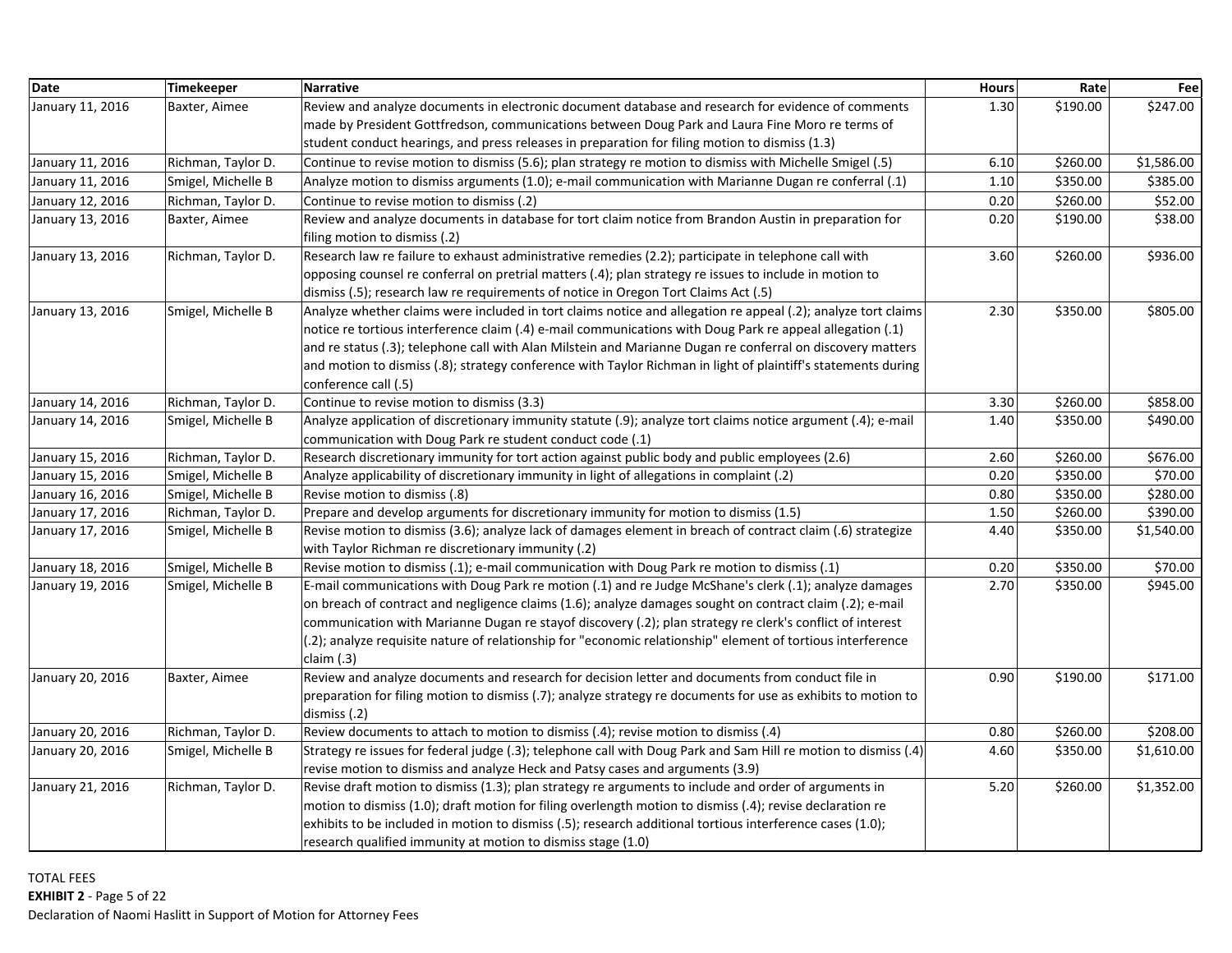| <b>Date</b>      | <b>Timekeeper</b>  | <b>Narrative</b>                                                                                                                                                                                                                                                                                                                                                                                                                                                                                                                                                                             | <b>Hours</b> | Rate     | Fee        |
|------------------|--------------------|----------------------------------------------------------------------------------------------------------------------------------------------------------------------------------------------------------------------------------------------------------------------------------------------------------------------------------------------------------------------------------------------------------------------------------------------------------------------------------------------------------------------------------------------------------------------------------------------|--------------|----------|------------|
| January 21, 2016 | Smigel, Michelle B | Plan strategy re declaration (.1); revise motion to file overlength brief (.2); e-mail communication with                                                                                                                                                                                                                                                                                                                                                                                                                                                                                    | 4.80         | \$350.00 | \$1,680.00 |
|                  |                    | Doug Park re documents to attach to motion to dismiss (.1); finalize request to file overlength brief (.2); e-                                                                                                                                                                                                                                                                                                                                                                                                                                                                               |              |          |            |
|                  |                    | mail communication with Judge McShane re possible conflict (.1); revise motion to dismiss (3.7); analyze                                                                                                                                                                                                                                                                                                                                                                                                                                                                                     |              |          |            |
|                  |                    | due process damages and claim preclusion argument (.4)                                                                                                                                                                                                                                                                                                                                                                                                                                                                                                                                       |              |          |            |
| January 21, 2016 | Smigel, Michelle B | Review letter re Artis and Dotson (.1)                                                                                                                                                                                                                                                                                                                                                                                                                                                                                                                                                       | 0.10         | \$350.00 | \$35.00    |
| January 22, 2016 | Porter, Michael J. | Review and provide comment and revisions for motion to dismiss (.9)                                                                                                                                                                                                                                                                                                                                                                                                                                                                                                                          | 0.90         | \$350.00 | \$315.00   |
| January 22, 2016 | Richman, Taylor D. | Review declaration re documents for redaction (.7); revise draft motion to dismiss (3.8); research claim<br>preclusion (1.5)                                                                                                                                                                                                                                                                                                                                                                                                                                                                 | 6.00         | \$260.00 | \$1,560.00 |
| January 22, 2016 | Smigel, Michelle B | Revise motion to dismiss (1.9); conferences with Taylor Richman re revisions to motion to dismiss and<br>additional negligence arguments (.4)                                                                                                                                                                                                                                                                                                                                                                                                                                                | 2.30         | \$350.00 | \$805.00   |
| January 23, 2016 | Richman, Taylor D. | Draft issue preclusion arguments (3.0); draft new negligence arguments (1.8)                                                                                                                                                                                                                                                                                                                                                                                                                                                                                                                 | 4.80         | \$260.00 | \$1,248.00 |
| January 23, 2016 | Smigel, Michelle B | Revise motion to dismiss (1.5); e-mail communication with Taylor Richman re arguments and revisions to<br>motion to dismiss (.3)                                                                                                                                                                                                                                                                                                                                                                                                                                                             | 1.80         | \$350.00 | \$630.00   |
| January 24, 2016 | Richman, Taylor D. | Revise draft motion to dismiss (4.3)                                                                                                                                                                                                                                                                                                                                                                                                                                                                                                                                                         | 4.30         | \$260.00 | \$1,118.00 |
| January 24, 2016 | Smigel, Michelle B | Plan strategy re arguments on negligence claim (.2)                                                                                                                                                                                                                                                                                                                                                                                                                                                                                                                                          | 0.20         | \$350.00 | \$70.00    |
| January 25, 2016 | Richman, Taylor D. | Prepare declarations of Michelle Barton Smigel and University of Oregon records custodian in support of<br>motion to dismiss (.4); telephone conference with Doug Park and Sam Hill re motion to dismiss (1.0) [B](No<br>Charge 1.0 hour x \$260.00 = \$260.00)[b]; revise motion to dismiss (4.7)                                                                                                                                                                                                                                                                                           | 6.10         | \$260.00 | \$1,586.00 |
| January 25, 2016 | Smigel, Michelle B | Revise motion to dismiss (5.9); analyze grievance process and appeal rights (.8); telephone call with Doug<br>Park and Sam Hill re revisions to motion to dismiss, APA, conduct hearings, appeal rights, and grievance<br>procedures (1.0)                                                                                                                                                                                                                                                                                                                                                   | 7.70         | \$350.00 | \$2,695.00 |
| January 26, 2016 | Smigel, Michelle B | Review coverage of motion and status of discovery (.3)                                                                                                                                                                                                                                                                                                                                                                                                                                                                                                                                       | 0.30         | \$350.00 | \$105.00   |
| January 27, 2016 | Smigel, Michelle B | E-mail communication with Marianne Dugan re discovery (.2)                                                                                                                                                                                                                                                                                                                                                                                                                                                                                                                                   | 0.20         | \$350.00 | \$70.00    |
| January 27, 2016 | Smigel, Michelle B | Review e-mail communication from Alex Spiro re status (.1)                                                                                                                                                                                                                                                                                                                                                                                                                                                                                                                                   | 0.10         | \$350.00 | \$35.00    |
| February 1, 2016 | Smigel, Michelle B | E-mail communication with court re stay of discovery pending resolution of QI issue (.1)                                                                                                                                                                                                                                                                                                                                                                                                                                                                                                     | 0.10         | \$350.00 | \$35.00    |
| February 4, 2016 | Barton, Andrea M.  | Plan strategy re response to plaintiff's filing of amended complaint without consent of party or court (.2);<br>research law re party's ability to amend complaint with pending motion to dismiss (.6)                                                                                                                                                                                                                                                                                                                                                                                       | 0.80         | \$295.00 | \$236.00   |
| February 4, 2016 | Richman, Taylor D. | Review and analyze plaintiff's second amended complaint (1.7)                                                                                                                                                                                                                                                                                                                                                                                                                                                                                                                                | 1.70         | \$260.00 | \$442.00   |
| February 4, 2016 | Smigel, Michelle B | Analyze second amended complaint and plan strategy re revised motion to dismiss (.9); e-mail<br>communication with Doug Park re second amended complaint (.1)                                                                                                                                                                                                                                                                                                                                                                                                                                | 1.00         | \$350.00 | \$350.00   |
| February 5, 2016 | Barton, Andrea M.  | Continue to research and analyze amendment issue and prepare summary of conclusions (1.2); review e-<br>mail communications and analysis from Alan Milstein to prepare response to argument that amended<br>complaint was compliant with Fed R Civ P 15 (.3); review and analyze authority cited by Mr. Milstein and<br>pull docket to determine distinguishing facts (.8); research law re effect of removal, if any, on amendment<br>as of right and provide summary (1.0); analyze order on motion to amend complaint in casecited by<br>plaintiff to distinguish procedural posture (.2) | 3.50         | \$295.00 | \$1,032.50 |
| February 5, 2016 | Porter, Michael J. | Evaluate issues re erroneous outcome and selective enforcement theories for Title IX claim and impact of<br>amended complaint on motion to dismiss (.4)                                                                                                                                                                                                                                                                                                                                                                                                                                      | 0.40         | \$350.00 | \$140.00   |
| February 5, 2016 | Richman, Taylor D. | Continue to analyze second amended complaint re revisions to original motion to dismiss (2.5); research<br>law re Title IX (1.5)                                                                                                                                                                                                                                                                                                                                                                                                                                                             | 4.00         | \$260.00 | \$1,040.00 |
| February 5, 2016 | Smigel, Michelle B | Analyze standard for motion to dismiss on Title IX claim (.4) and e-mail communication with Doug Park re<br>standard (.2); revise motion to dismiss (.3)                                                                                                                                                                                                                                                                                                                                                                                                                                     | 0.90         | \$350.00 | \$315.00   |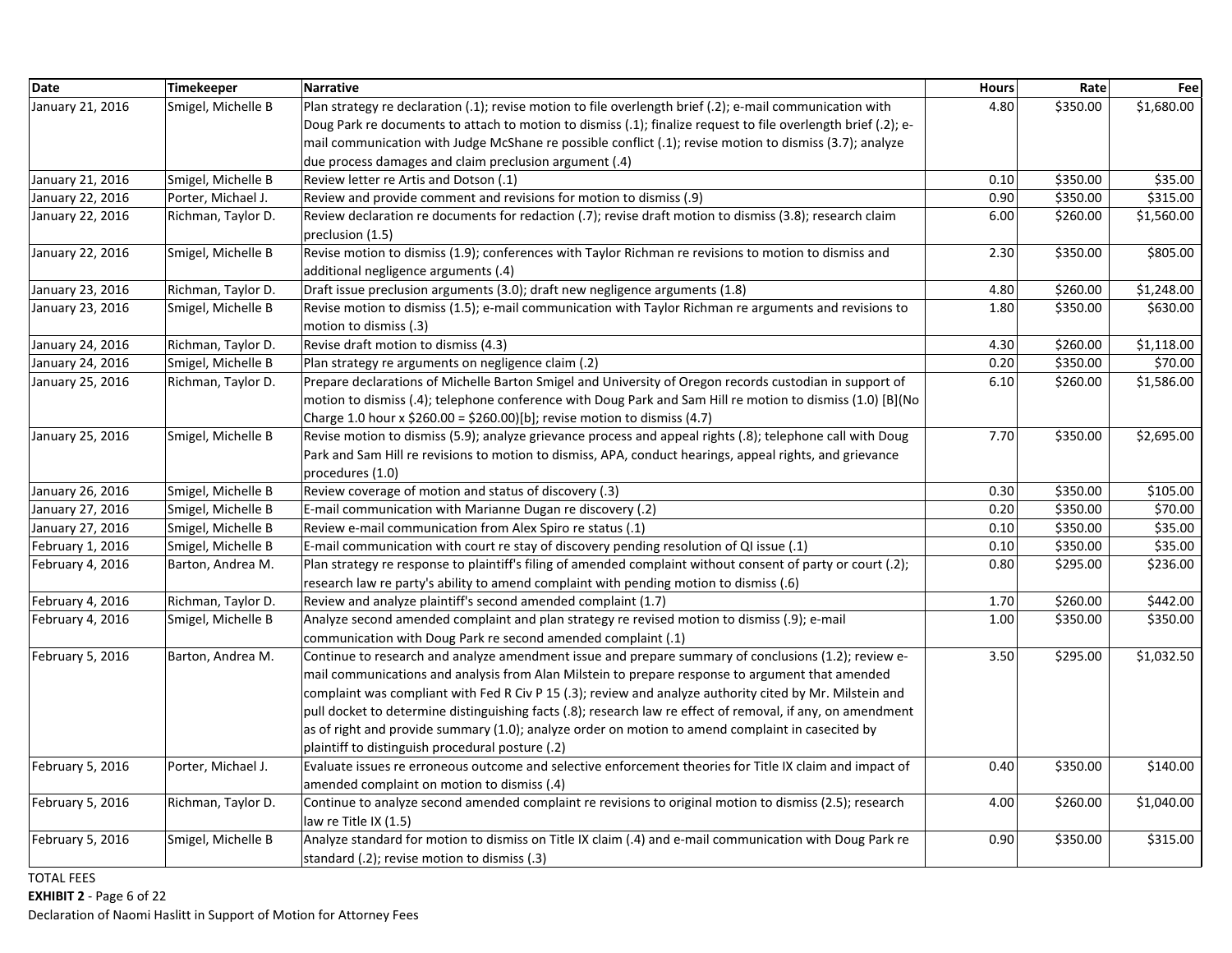| <b>Date</b>       | Timekeeper         | <b>Narrative</b>                                                                                                                   | <b>Hours</b> | Rate     | Fee        |
|-------------------|--------------------|------------------------------------------------------------------------------------------------------------------------------------|--------------|----------|------------|
| February 6, 2016  | Smigel, Michelle B | Analyze cases re amendment without leave and effect of removal (.5); e-mail communications with Judge                              | 1.70         | \$350.00 | \$595.00   |
|                   |                    | McShane and Doug Park re second amended complaint (1.2)                                                                            |              |          |            |
| February 7, 2016  | Barton, Andrea M.  | Draft analysis of application of Fed R Civ P 15 to procedural posture in light of plaintiff's response and cited<br>authority (.6) | 0.60         | \$295.00 | \$177.00   |
| February 8, 2016  | Barton, Andrea M.  | Plan strategy re correspondence to Judge McShane re issue of amendment (.2); plan strategy re futility and                         | 2.30         | \$295.00 | \$678.50   |
|                   |                    | prejudice factors to oppose amendment as well as effect of removal (.3); research law re the same (1.8)                            |              |          |            |
| February 8, 2016  | Richman, Taylor D. | Research law re and prepare arguments for Title IX claims (4.9)                                                                    | 4.90         | \$260.00 | \$1,274.00 |
| February 8, 2016  | Smigel, Michelle B | Telephone call with Charlene Pew in Judge McShane's courtroom re process for raising issues (.3); e-mail                           | 2.40         | \$350.00 | \$840.00   |
|                   |                    | communication with Judge McShane re second amended complaint (.5); strategize re case law re FRCP 15                               |              |          |            |
|                   |                    | (.2); analyze arguments to dismiss second amended complaint; (1.3); review order re vacating deadlines<br>(.1)                     |              |          |            |
| February 9, 2016  | Richman, Taylor D. | Analyze district court Title IX cases (.6)                                                                                         | 0.60         | \$260.00 | \$156.00   |
| February 9, 2016  | Smigel, Michelle B | Review and analyze orders (.1); e-mail communication with Doug Park and opposing counsel re orders (.2);                           | 0.40         | \$350.00 | \$140.00   |
|                   |                    | revise motion to dismiss re Title IX (.1)                                                                                          |              |          |            |
| February 10, 2016 | Smigel, Michelle B | Plan strategy re additional arguments for motion to dismiss Title IX claim, including lack of causal link                          | 0.30         | \$350.00 | \$105.00   |
|                   |                    | between decision-maker and alleged statements expressing gender bias (.3)                                                          |              |          |            |
| February 11, 2016 | Richman, Taylor D. | Continue to analyze Title IX cases on erroneous outcome, selective enforcement, and deliberate                                     | 6.10         | \$260.00 | \$1,586.00 |
|                   |                    | indifference (3.0); continue to prepare and revise Title IX arguments (3.1)                                                        |              |          |            |
| February 11, 2016 | Smigel, Michelle B | Analyze status of University as arm of the state and related arguments precluding Section 1983 claim (.4);                         | 3.60         | \$350.00 | \$1,260.00 |
|                   |                    | revise motion to dismiss re Title IX (2.6); analyze Igbal re sufficiency of allegations of individual's                            |              |          |            |
|                   |                    | involvement in deprivation of rights (.6)                                                                                          |              |          |            |
| February 12, 2016 | Richman, Taylor D. | Revise motion to dismiss against second amended complaint (4.5)                                                                    | 4.50         | \$260.00 | \$1,170.00 |
| February 12, 2016 | Smigel, Michelle B | Analyze availability of disparate impact type claim under Title IX after Sandoval and possibility of motion to                     | 2.20         | \$350.00 | \$770.00   |
|                   |                    | dismiss (.5); analyze statute of limitations argument on Title IX claim (.8); strategy meeting with Taylor                         |              |          |            |
|                   |                    | Richman re statute of limitations argument and re Sandoval line of cases (.3); revise motion to dismiss re                         |              |          |            |
|                   |                    | Title IX claim (.6)                                                                                                                |              |          |            |
| February 13, 2016 | Richman, Taylor D. | Research statute of limitations for Title IX (.5); revise motion to dismiss against second amended complaint<br>(3.5)              | 4.00         | \$260.00 | \$1,040.00 |
| February 15, 2016 | Smigel, Michelle B | Analyze case law re statute of limitations in Title IX and similar claims, rationale for application of tort                       | 1.50         | \$350.00 | \$525.00   |
|                   |                    | statute of limitations, and ability to argue state law discrimination statute of limitations applies (1.5)                         |              |          |            |
| February 16, 2016 | Dowen, Julie D.    | Research and analyze legislative history of ORS 659 A re sex discrimination in preparation for filing (.9)                         | 0.90         | \$90.00  | \$81.00    |
| February 16, 2016 | Richman, Taylor D. | Revise motion to dismiss (5.5)                                                                                                     | 5.50         | \$260.00 | \$1,430.00 |
| February 16, 2016 | Smigel, Michelle B | Analyze appealable issue re statute of limitations on Title IX claim (.4); strategy meetings with Taylor                           | 2.80         | \$350.00 | \$980.00   |
|                   |                    | Richman and Bruce Campbell re statute of limitations argument and viability of issue for appeal purposes                           |              |          |            |
|                   |                    | (.2); revise motion to dismiss (2.2)                                                                                               |              |          |            |
| February 16, 2016 | Smigel, Michelle B | E-mail communication with Doug Park re communication from Mr. Spiro (.1)                                                           | 0.10         | \$350.00 | \$35.00    |
| February 17, 2016 | Richman, Taylor D. | Research and draft Title IX statute of limitations arguments for motion to dismiss (2.7)                                           | 2.70         | \$260.00 | \$702.00   |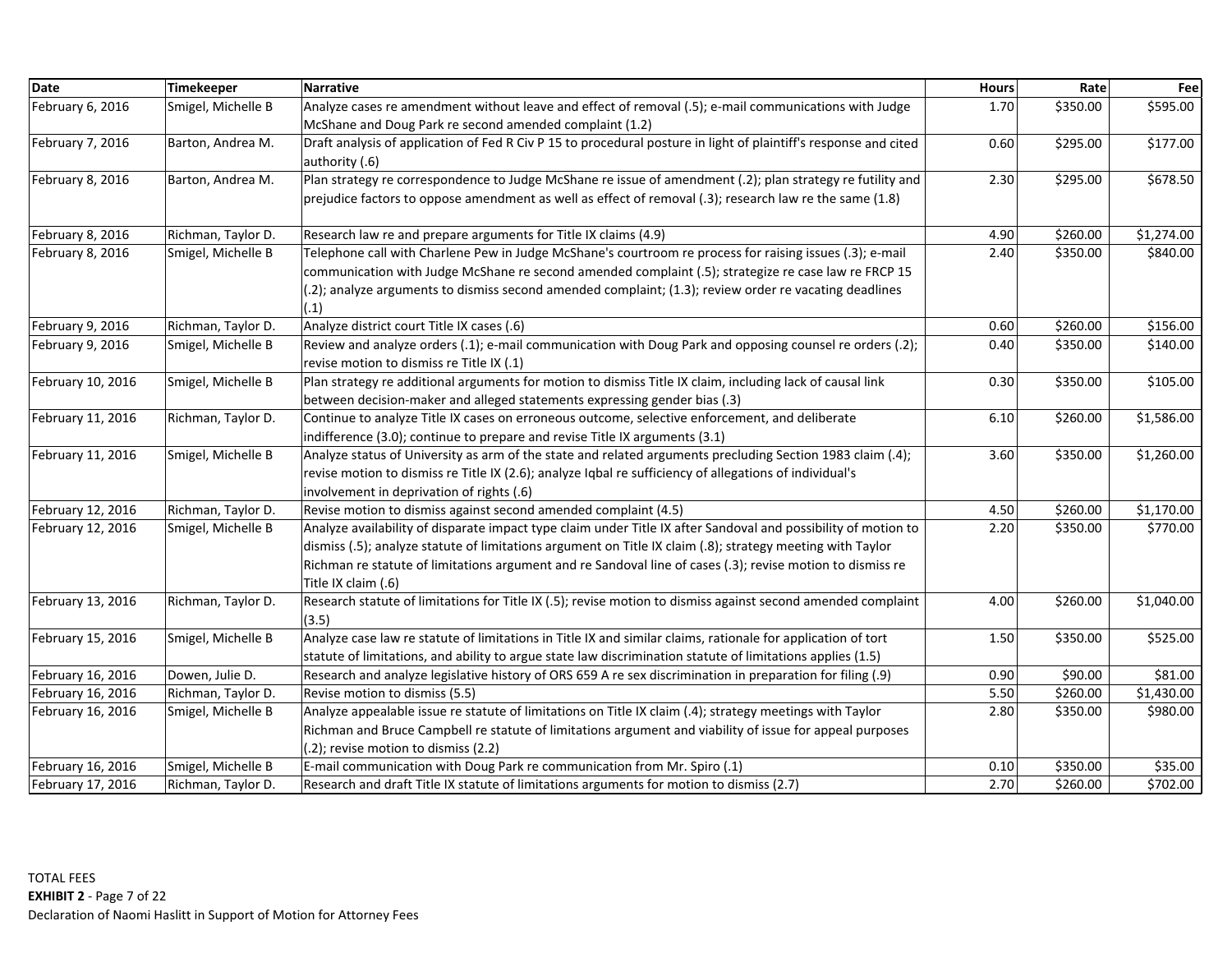| <b>Date</b>       | <b>Timekeeper</b>  | <b>Narrative</b>                                                                                                                                                     | <b>Hours</b> | Rate     | Fee        |
|-------------------|--------------------|----------------------------------------------------------------------------------------------------------------------------------------------------------------------|--------------|----------|------------|
| February 17, 2016 | Smigel, Michelle B | Revise motion to dismiss (2.3); e-mail communication with Marianne Dugan and Alan Milstein re conferral                                                              | 4.30         | \$350.00 | \$1,505.00 |
|                   |                    | (.2); revise unopposed motion for overlength brief (.1); review revised declaration (.1); strategy conference                                                        |              |          |            |
|                   |                    | with Taylor Richman re motion to dismiss (.8); prepare for and telephone call with Alan Milstein re                                                                  |              |          |            |
|                   |                    | conferral on motion to dismiss (.4); analyze statute of limitations applicable to Title IX claims and analogous                                                      |              |          |            |
|                   |                    | state law re discrimination in education (.4)                                                                                                                        |              |          |            |
| February 18, 2016 | Richman, Taylor D. | Revise draft motion to dismiss (1.0); research law re Title IX cases (1.1)                                                                                           | 2.10         | \$260.00 | \$546.00   |
| February 18, 2016 | Smigel, Michelle B | Review order (.1) analyze statute of limitations argument and same protected class for actor and plaintiff<br>(.7)                                                   | 0.80         | \$350.00 | \$280.00   |
| February 19, 2016 | Richman, Taylor D. | Review Doug Park's comments on draft of motion to dismiss (.1)                                                                                                       | 0.10         | \$260.00 | \$26.00    |
| February 19, 2016 | Smigel, Michelle B | Review comments from Doug Park re motion to dismiss and revise motion (.5)                                                                                           | 0.50         | \$350.00 | \$175.00   |
| February 22, 2016 | Richman, Taylor D. | Telephone call with Dr. Gottfredson re motion to dismiss (1.0); revise and finalize motion to dismiss (4.5)                                                          | 4.50         | \$260.00 | \$1,170.00 |
| February 22, 2016 | Smigel, Michelle B | Telephone call with Michael Gottfredson re motion to dismiss (1.0); e-mail communication with Doug Park<br>re motion to dismiss (.2); revise motion to dismiss (5.5) | 6.70         | \$350.00 | \$2,345.00 |
| February 25, 2016 | Smigel, Michelle B | Analyze order dismissing Samuelson complaint by Judge McShane for applicability in Austin motion to<br>dismiss (.2)                                                  | 0.20         | \$350.00 | \$70.00    |
| March 3, 2016     | Smigel, Michelle B | Plan strategy re timing of complaint (.1)                                                                                                                            | 0.10         | \$350.00 | \$35.00    |
| March 8, 2016     | Richman, Taylor D. | Analyze plaintiff's response to defendants' motion to dismiss (2.1); plan strategy re reply to plaintiff's                                                           | 3.10         | \$260.00 | \$806.00   |
|                   |                    | response to defendants' motion to dismiss (1.0)                                                                                                                      |              |          |            |
| March 8, 2016     | Smigel, Michelle B | Review and analyze response to motion to dismiss (1.1); e-mail communication with Doug Park re response                                                              | 2.60         | \$350.00 | \$910.00   |
|                   |                    | to motion to dismiss (.1); analyze likely timeframe for decision (.2); plan strategy re reply (1.2)                                                                  |              |          |            |
| March 9, 2016     | Richman, Taylor D. | Prepare outline of reply in support of motion to dismiss (2.7)                                                                                                       | 2.70         | \$260.00 | \$702.00   |
| March 9, 2016     | Smigel, Michelle B | Analyze case law on qualified immunity and need for right to be clearly established within the same circuit                                                          | 0.60         | \$350.00 | \$210.00   |
|                   |                    | court (.3); distinguish Goss and Dixon (.3)                                                                                                                          |              |          |            |
| March 10, 2016    | Richman, Taylor D. | Research case law cited in plaintiff's response in opposition to defendants' motion to dismiss (3.7)                                                                 | 3.70         | \$260.00 | \$962.00   |
| March 10, 2016    | Smigel, Michelle B | Analyze potential evidence in support of plaintiff's Title IX claim and arguments at motion to dismiss stage,<br>specifically regarding alleged witness (1.0)        | 1.00         | \$350.00 | \$350.00   |
| March 11, 2016    | Richman, Taylor D. | Continue to research cases cited in plaintiff's response in opposition to defendants' motion to dismiss (1.3)                                                        | 1.30         | \$260.00 | \$338.00   |
| March 13, 2016    | Smigel, Michelle B | E-mail communication with Aimee Baxter and Taylor Richman re allegation of witness whose testimony was                                                               | 0.50         | \$350.00 | \$175.00   |
|                   |                    | not considered during conduct hearing and relation to motion to dismiss (.3); analyze allegations re witness<br>and plaintiff's arguments (.2)                       |              |          |            |
| March 14, 2016    | Richman, Taylor D. | Prepare reply in support of defendants' motion to dismiss (5.2)                                                                                                      | 5.20         | \$260.00 | \$1,352.00 |
| March 14, 2016    | Smigel, Michelle B | Analyze impact of allegation of witness not interviewed (.1); review documentation re witness to events in<br>bathroom (.2)                                          | 0.30         | \$350.00 | \$105.00   |
| March 15, 2016    | Richman, Taylor D. | Continue to prepare reply in support of defendants' motion to dismiss (4.7)                                                                                          | 4.70         | \$260.00 | \$1,222.00 |
| March 15, 2016    | Smigel, Michelle B | Analyze complaint, allegations, e-mail communication with Doug Park re complaint, review news coverage                                                               | 1.10         | \$350.00 | \$385.00   |
|                   |                    | of complaint, and plan strategy re next steps (1.1)                                                                                                                  |              |          |            |
| March 16, 2016    | Richman, Taylor D. | Continue to prepare reply in support of defendants' motion to dismiss (6.2)                                                                                          | 6.20         | \$260.00 | \$1,612.00 |
| March 16, 2016    | Smigel, Michelle B | E-mail communication with Dr. Gottfredson (.1); telephone call with Mike Gottfredson re reply in support                                                             | 1.20         | \$350.00 | \$420.00   |
|                   |                    | of motion to dismiss and new lawsuits (.4); e-mail communication with Doug Park re status of complaint                                                               |              |          |            |
|                   |                    | and media coverage (.1); coordinate revisions to reply (.6)                                                                                                          |              |          |            |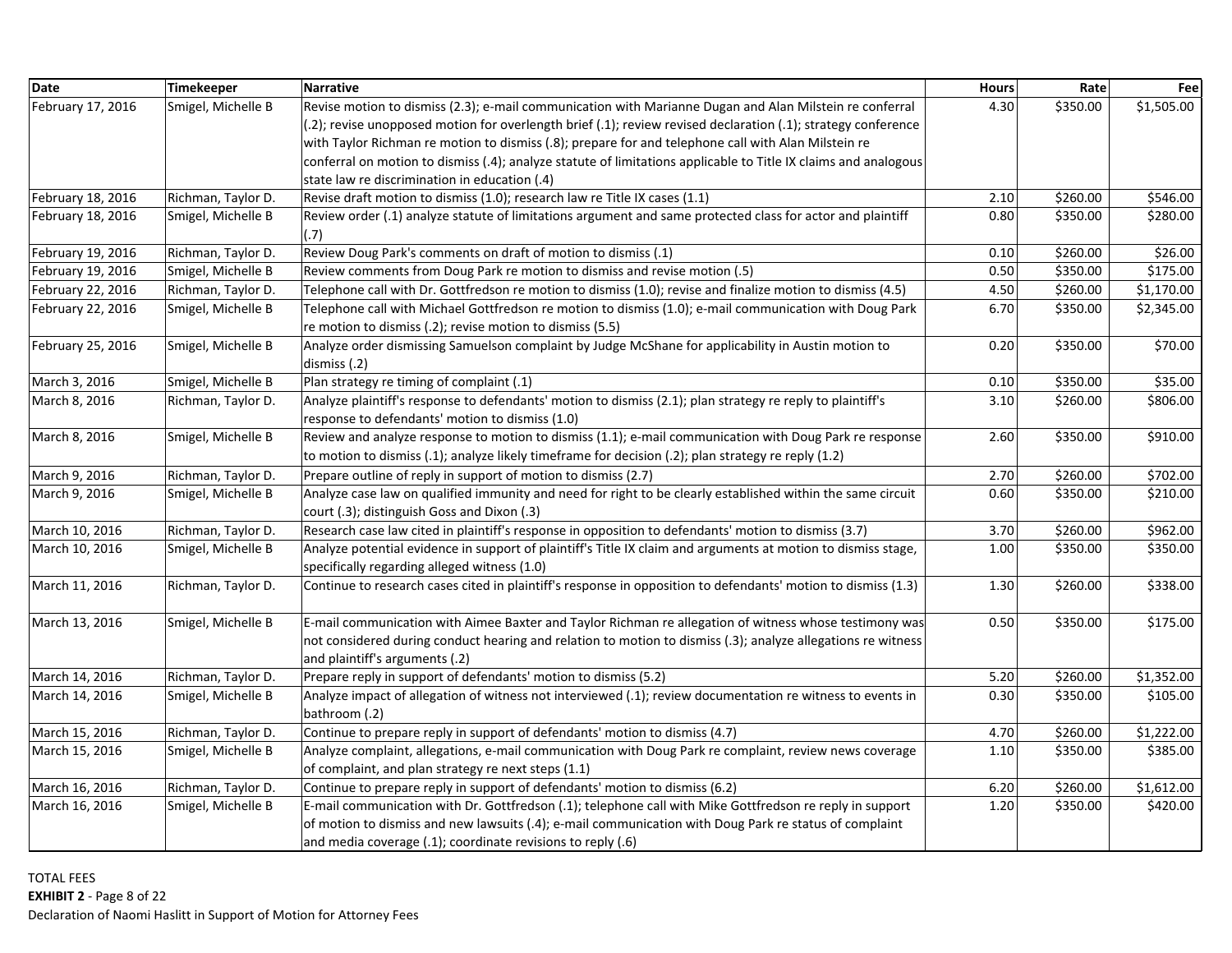| <b>Date</b>    | <b>Timekeeper</b>  | <b>Narrative</b>                                                                                            | <b>Hours</b> | Rate     | Fee        |
|----------------|--------------------|-------------------------------------------------------------------------------------------------------------|--------------|----------|------------|
| March 17, 2016 | Richman, Taylor D. | Continue to prepare and revise reply in support of defendants' motion to dismiss (4.7)                      | 4.70         | \$260.00 | \$1,222.00 |
| March 17, 2016 | Smigel, Michelle B | Plan strategy re additional arguments for reply brief (.3)                                                  | 0.30         | \$350.00 | \$105.00   |
| March 17, 2016 | Smigel, Michelle B | Review statements by attorney that could constitute admissions (.3); plan strategy re depositions and       | 0.80         | \$350.00 | \$280.00   |
|                |                    | discovery (.2); analyze joinder issues (.3)                                                                 |              |          |            |
| March 18, 2016 | Richman, Taylor D. | Continue to review and revise draft reply in support of defendants' motion to dismiss (1.4)                 | 1.40         | \$260.00 | \$364.00   |
| March 18, 2016 | Smigel, Michelle B | E-mail communication with Taylor Richman re arguments in reply brief (.2); analyze strategy going forward   | 0.60         | \$350.00 | \$210.00   |
|                |                    | in case $(.4)$                                                                                              |              |          |            |
| March 19, 2016 | Smigel, Michelle B | Listen to radio interview of Alex Spiro (.5)                                                                | 0.50         | \$350.00 | \$175.00   |
| March 20, 2016 | Smigel, Michelle B | Revise reply in support of motion to dismiss (2.0)                                                          | 2.00         | \$350.00 | \$700.00   |
| March 21, 2016 | Baxter, Aimee      | Capture media articles for inclusion in document collection (.6); prepare shared electronic notebook and    | 1.10         | \$190.00 | \$209.00   |
|                |                    | add key documents (.5)                                                                                      |              |          |            |
| March 21, 2016 | Richman, Taylor D. | Continue to revise reply in support of motion to dismiss (3.4)                                              | 3.40         | \$260.00 | \$884.00   |
| March 21, 2016 | Smigel, Michelle B | Revise reply (.5); strategy conference with Taylor Richman re reply (.5)                                    | 1.00         | \$350.00 | \$350.00   |
| March 22, 2016 | Richman, Taylor D. | Continue to revise reply in support of motion to dismiss (1.2)                                              | 1.20         | \$260.00 | \$312.00   |
| March 22, 2016 | Smigel, Michelle B | Revise reply in support of motion to dismiss (2.8)                                                          | 2.80         | \$350.00 | \$980.00   |
| March 22, 2016 | Smigel, Michelle B | E-mail communication with Doug Park re service and other issues (.3)                                        | 0.30         | \$350.00 | \$105.00   |
| March 23, 2016 | Richman, Taylor D. | Research law re consolidating federal lawsuits (3.0); prepare re memorandum re consolidating federal        | 4.40         | \$260.00 | \$1,144.00 |
|                |                    | lawsuits (1.4)                                                                                              |              |          |            |
| March 23, 2016 | Smigel, Michelle B | Revise reply brief (1.5)                                                                                    | 1.50         | \$350.00 | \$525.00   |
| March 24, 2016 | Richman, Taylor D. | Revise reply in support of motion to dismiss (8.0)                                                          | 8.00         | \$260.00 | \$2,080.00 |
| March 24, 2016 | Smigel, Michelle B | Revise reply brief (.6)                                                                                     | 0.60         | \$350.00 | \$210.00   |
| March 25, 2016 | Richman, Taylor D. | Continue to revise reply in support of motion to dismiss and file motion with court (4.3)                   | 4.30         | \$260.00 | \$1,118.00 |
| March 25, 2016 | Smigel, Michelle B | Telephone call with Doug Park re reply (.2); revise reply brief re waiver (.4); telephone call with Taylor  | 1.40         | \$350.00 | \$490.00   |
|                |                    | Richman re waiver (.1); analyze additional cases regarding property and liberty interests (.5); revise      |              |          |            |
|                |                    | additional footnote and section comparing waiver to criminal law (.2)                                       |              |          |            |
| March 25, 2016 | Smigel, Michelle B | E-mail communication with Doug Park re filing (.1); coordinate filing (.1); review and finalize reply brief | 1.90         | \$350.00 | \$665.00   |
|                |                    | (1.4); analyze law review article discussing lack of clarity in existence of constitutional right (.3)      |              |          |            |
| March 28, 2016 | Smigel, Michelle B | E-mail communication with Marianne Dugan and Doug Park re status of discovery (.1); review e-mail           | 0.30         | \$350.00 | \$105.00   |
|                |                    | communications to court re discovery deadline and orders (.2)                                               |              |          |            |
| March 29, 2016 | Smigel, Michelle B | Voicemail and e-mail communications with Doug Park re service (.2); analyze service issues and strategy re  | 0.50         | \$350.00 | \$175.00   |
|                |                    | timing and consolidation issues (.3)                                                                        |              |          |            |
| April 5, 2016  | Richman, Taylor D. | Prepare draft removal documents (.8)                                                                        | 0.80         | \$260.00 | \$208.00   |
| April 5, 2016  | Smigel, Michelle B | Review e-mail communication with Brian Michaels re service (.1); review removal deadline (.1); plan         | 0.40         | \$350.00 | \$140.00   |
|                |                    | strategy re consolidation and removal (.2)                                                                  |              |          |            |
| April 7, 2016  | Richman, Taylor D. | Research law re equal protection claim (.5)                                                                 | 0.50         | \$260.00 | \$130.00   |
| April 7, 2016  | Smigel, Michelle B | E-mail communication with Marianne Dugan re status of motion (.1)                                           | 0.10         | \$350.00 | \$35.00    |
| April 8, 2016  | Richman, Taylor D. | Continue to research equal protection claim (1.0); prepare motion to dismiss (2.0)                          | 3.00         | \$260.00 | \$780.00   |
| April 11, 2016 | Baxter, Aimee      | Search for, review, and analyze documents in electronic document database for scholarship offers,           | 2.10         | \$190.00 | \$399.00   |
|                |                    | suspension letters, tort claim notice, and administrative conference materials and prepare documents for    |              |          |            |
|                |                    | attorney analysis (2.1)                                                                                     |              |          |            |
| April 11, 2016 | Richman, Taylor D. | Continue to prepare motion to dismiss (4.3)                                                                 | 4.30         | \$260.00 | \$1,118.00 |
| April 12, 2016 | Richman, Taylor D. | Continue to revise motion to dismiss (3.6)                                                                  | 3.60         | \$260.00 | \$936.00   |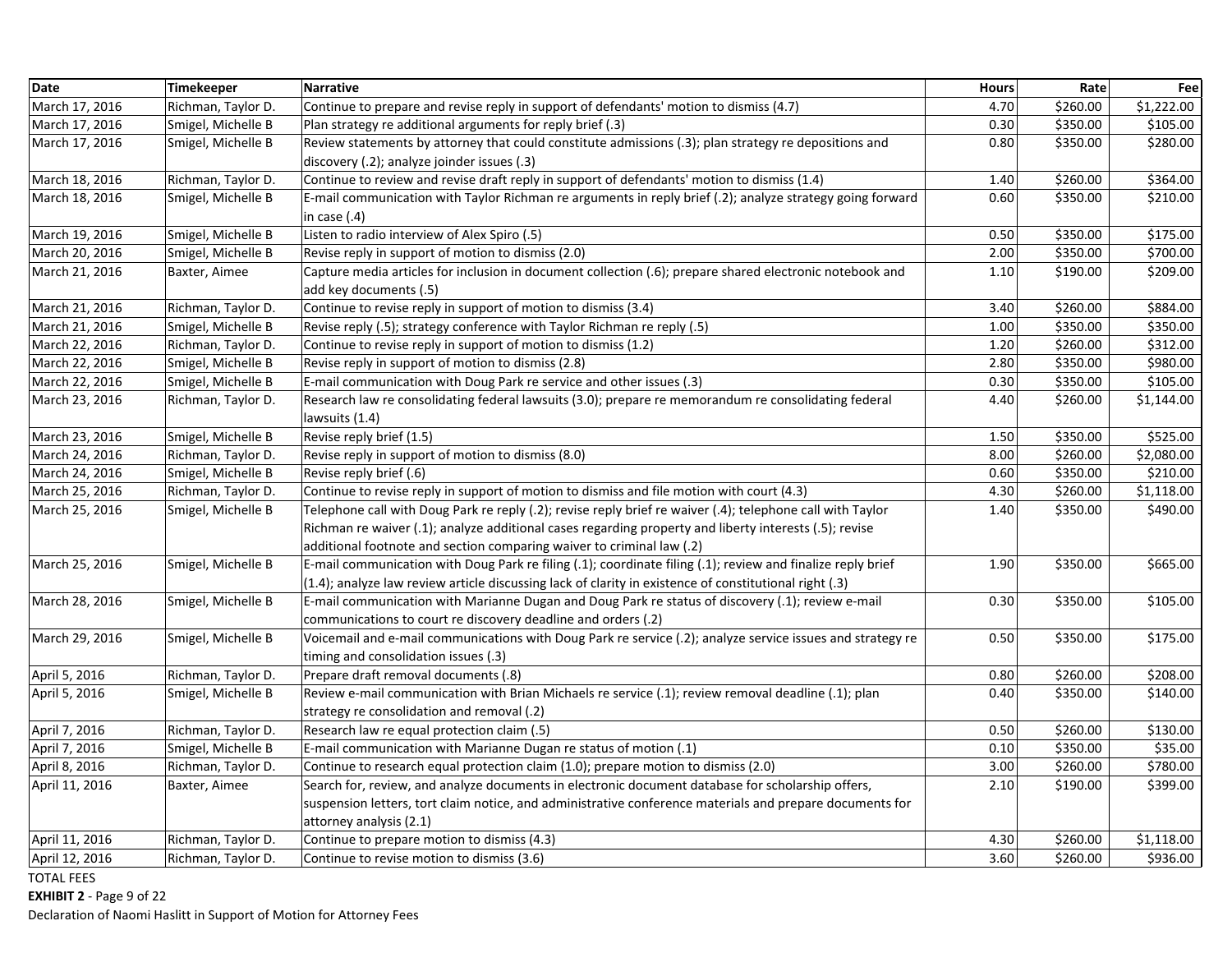| Date           | Timekeeper         | Narrative                                                                                                                                                                                                                                                                                                                                                                                                                                                                                                                                                                                                                                                                                                                  | <b>Hours</b> | Rate     | Fee        |
|----------------|--------------------|----------------------------------------------------------------------------------------------------------------------------------------------------------------------------------------------------------------------------------------------------------------------------------------------------------------------------------------------------------------------------------------------------------------------------------------------------------------------------------------------------------------------------------------------------------------------------------------------------------------------------------------------------------------------------------------------------------------------------|--------------|----------|------------|
| April 12, 2016 | Smigel, Michelle B | E-mail communication with Marianne Dugan and Charlene Pew re status of motion to dismiss and analyze<br>consolidation issues (.2)                                                                                                                                                                                                                                                                                                                                                                                                                                                                                                                                                                                          | 0.20         | \$350.00 | \$70.00    |
| April 13, 2016 | Richman, Taylor D. | Telephone call with Doug Park, Sam Hill, and Kevin Reed re strategy for removing and consolidating case<br>with Brandon Austin case in U.S. District Court (.7); strategize re consolidation of case with Brandon Austin<br>case and response to equal protection claim (.3); finalize removal documents (.5); continue to research<br>equal protection claim (2.4); prepare equal protection arguments for motion to dismiss (2.0)                                                                                                                                                                                                                                                                                        | 5.90         | \$260.00 | \$1,534.00 |
| April 13, 2016 | Smigel, Michelle B | Telephone call with Doug Park, Kevin Reed, and Sam Hill re strategy for removal, consolidation, and motion<br>to dismiss (.7); strategize re and conference with Taylor Richman re arguments on motion to dismiss<br>specific to Artis and Dotson and equal protection claim (1.2); e-mail communication with Doug Park re<br>relation back doctrine and review FRCP 15 (.2); coordinate timing of removal (.1); plan strategy re diversity<br>jurisdiction in removal (.2)                                                                                                                                                                                                                                                | 2.40         | \$350.00 | \$840.00   |
| April 14, 2016 | Richman, Taylor D. | Continue to prepare and revise equal protection arguments for motion to dismiss (2.4); prepare and revise<br>motion to consolidate case with Austin v. UO case (2.7)                                                                                                                                                                                                                                                                                                                                                                                                                                                                                                                                                       | 5.10         | \$260.00 | \$1,326.00 |
| April 14, 2016 | Smigel, Michelle B | Finalize removal documents and exhibits (1.3); review judge assignment (.1); analyze arguments for motion<br>to dismiss (.5)                                                                                                                                                                                                                                                                                                                                                                                                                                                                                                                                                                                               | 1.90         | \$350.00 | \$665.00   |
| April 15, 2016 | Richman, Taylor D. | Revise motion to consolidate (1.2); review and revise all sections of motion to dismiss (5.4)                                                                                                                                                                                                                                                                                                                                                                                                                                                                                                                                                                                                                              | 6.60         | \$260.00 | \$1,716.00 |
| April 15, 2016 | Smigel, Michelle B | Plan strategy re which case to move to consolidate in and procedural issue (.4); revise motion to<br>consolidate (.5)                                                                                                                                                                                                                                                                                                                                                                                                                                                                                                                                                                                                      | 0.90         | \$350.00 | \$315.00   |
| April 15, 2016 | Smigel, Michelle B | Plan strategy re motion to consolidation and analyze local rule re factors (.4); e-mail communication with<br>Doug Park re offer of judgment and analyze potential offer of judgment in light of some claims not allowing<br>attorney fee recovery (.2)                                                                                                                                                                                                                                                                                                                                                                                                                                                                    | 0.60         | \$350.00 | \$210.00   |
| April 17, 2016 | Smigel, Michelle B | Revise motion to consolidate (.6); e-mail communication with Doug Park re motion to consolidate and<br>possible alternative requests (.2)                                                                                                                                                                                                                                                                                                                                                                                                                                                                                                                                                                                  | 0.80         | \$350.00 | \$280.00   |
| April 17, 2016 | Smigel, Michelle B | Analyze offer of judgment considerations (.3); e-mail communication with Doug Park and Kevin Reed re<br>offers of judgment (.2)                                                                                                                                                                                                                                                                                                                                                                                                                                                                                                                                                                                            | 0.50         | \$350.00 | \$175.00   |
| April 18, 2016 | Richman, Taylor D. | Research re whether offer of judgment can be made confidentially (1.0); continue researching case law re<br>qualified immunity for equal protection claims (1.7) and revise equal protection arguments (.8)                                                                                                                                                                                                                                                                                                                                                                                                                                                                                                                | 3.50         | \$260.00 | \$910.00   |
| April 18, 2016 | Smigel, Michelle B | E-mail communication with Marianne Dugan re request to consolidate (.2); strategize re next steps (.1)                                                                                                                                                                                                                                                                                                                                                                                                                                                                                                                                                                                                                     | 0.30         | \$350.00 | \$105.00   |
| April 18, 2016 | Smigel, Michelle B | Review research re offers of judgment and lack of basis to keep offer confidential (.1); telephone call with<br>Doug Park re scope of consolidation and decision to request consolidation for motion to dismiss only (.1);<br>voicemail and e-mail communications with Marianne Dugan re consolidation (.2); review status of motion<br>to dismiss and deadline (.1); telephone call with Brian Michaels re conferral on motion to consolidate (.1);<br>analyze qualified immunity as applied to equal protection (.2); voicemail communication with Judge Russo's<br>courtroom deputy re contacting court (.1); revise motion to dismiss (.9); analyze argument on qualified<br>immunity in equal protection context (.2) | 2.00         | \$350.00 | \$700.00   |
| April 19, 2016 | Smigel, Michelle B | E-mail communication with Kevin Reed re offer of judgment (.1); review status of conferral (.1); e-mail<br>communication with Brian Michaels and Doug Park re consolidation request (.1); telephone calls with Judge<br>Russo's courtroom deputy re consolidation (.2)                                                                                                                                                                                                                                                                                                                                                                                                                                                     | 0.50         | \$350.00 | \$175.00   |
| April 20, 2016 | Richman, Taylor D. | Revise motion to dismiss (2.0); analyze timeline for response to complaint (.4)                                                                                                                                                                                                                                                                                                                                                                                                                                                                                                                                                                                                                                            | 2.40         | \$260.00 | \$624.00   |
| April 20, 2016 | Smigel, Michelle B | Revise motion to dismiss and analyze tort claims arguments (1.2)                                                                                                                                                                                                                                                                                                                                                                                                                                                                                                                                                                                                                                                           | 1.20         | \$350.00 | \$420.00   |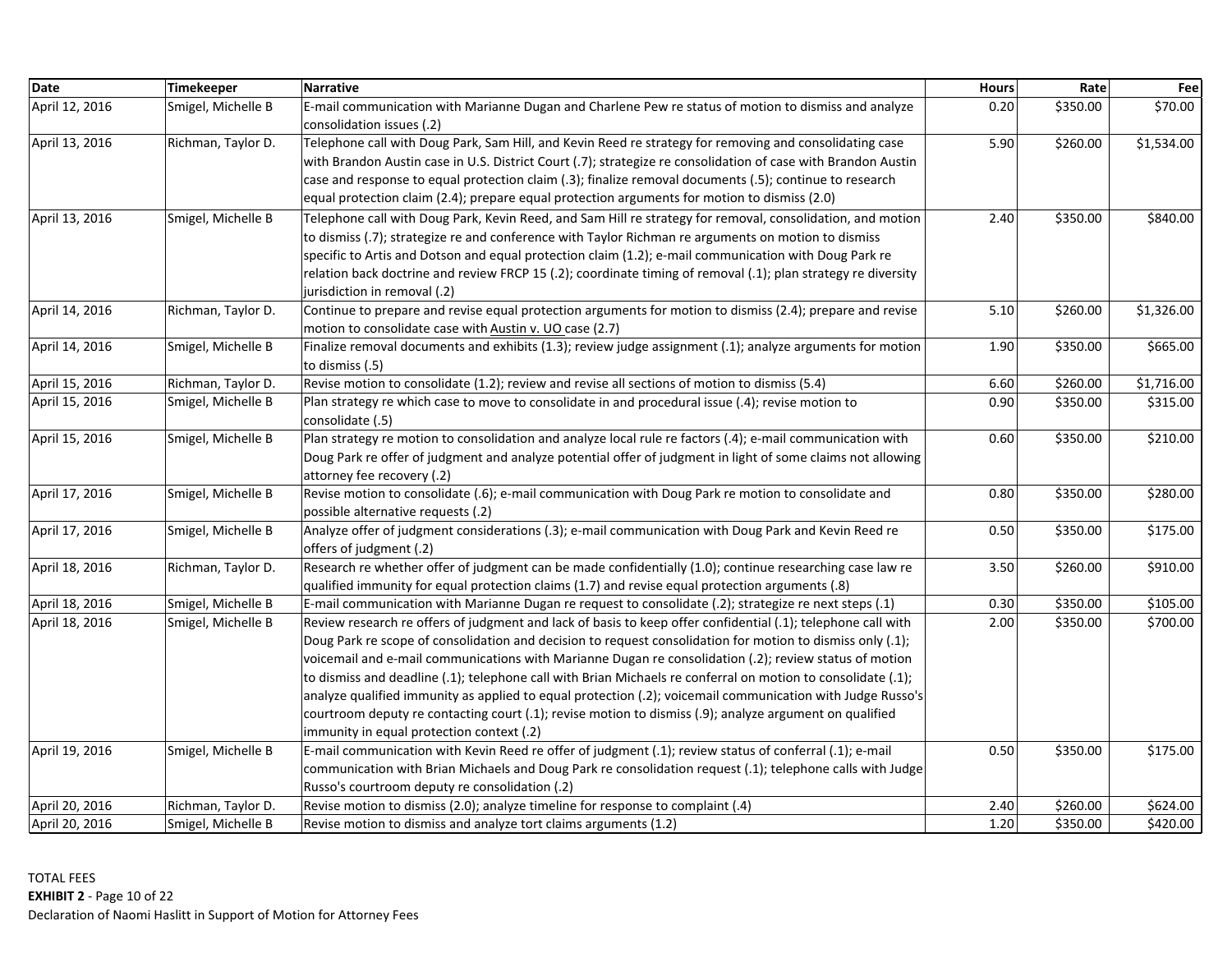| <b>Date</b>    | Timekeeper         | <b>Narrative</b>                                                                                                  | <b>Hours</b> | Rate     | Fee        |
|----------------|--------------------|-------------------------------------------------------------------------------------------------------------------|--------------|----------|------------|
| April 20, 2016 | Smigel, Michelle B | Review notice of case reassignment $(.1)$ ; review motion to file over length brief $(.1)$ ; e-mail communication | 0.70         | \$350.00 | \$245.00   |
|                |                    | with Brian Michaels re request to file over length brief (.1); conferral with Mr. Michaels re motion to           |              |          |            |
|                |                    | dismiss $(.2)$ ; note to file re conferral $(.1)$ ; review pro hac application $(.1)$                             |              |          |            |
| April 21, 2016 | Richman, Taylor D. | Continue research re qualified immunity for equal protection claim (2.0); revise draft motion to dismiss          | 4.70         | \$260.00 | \$1,222.00 |
|                |                    | (2.7)                                                                                                             |              |          |            |
| April 21, 2016 | Smigel, Michelle B | Strategy conference with Taylor Richman re status of motion to dismiss and revisions (.1)                         | 0.10         | \$350.00 | \$35.00    |
| April 22, 2016 | Richman, Taylor D. | Revise equal protection arguments (.8); plan strategy re equal protection arguments (.3); prepare Lisa            | 3.60         | \$260.00 | \$936.00   |
|                |                    | Thornton declaration, analyze documents to include in declaration, and e-mail declaration to Doug Park            |              |          |            |
|                |                    | (1.5); analyze motion to dismiss (1.0)                                                                            |              |          |            |
| April 22, 2016 | Smigel, Michelle B | Revise motion to dismiss and analyze qualified immunity as applied to equal protect claims (1.8); e-mail          | 2.00         | \$350.00 | \$700.00   |
|                |                    | communication with Doug Park re motion to dismiss and review amended pro hac application (.1); finalize           |              |          |            |
|                |                    | and file motion to file over length brief (.1)                                                                    |              |          |            |
| April 24, 2016 | Smigel, Michelle B | E-mail communication with Doug Park re tort claims notice argument and redline of motion (.1); review             | 0.50         | \$350.00 | \$175.00   |
|                |                    | redline (.2) analyze tort claims notice argument (.2)                                                             |              |          |            |
| April 25, 2016 | Mooney, Shahnaz    | Review, analyze, and prepare exhibits to declarations (2.9)                                                       | 2.90         | \$60.00  | \$174.00   |
| April 25, 2016 | Richman, Taylor D. | Research statute of limitation for equal protection clause claim (1.2); revise motion to consolidate (.7)         | 1.90         | \$260.00 | \$494.00   |
| April 25, 2016 | Smigel, Michelle B | Voicemail and e-mail communication with Brian Michael's office re extension to file (.2); strategy                | 1.30         | \$350.00 | \$455.00   |
|                |                    | conference with Taylor Richman re motion to consolidate (.1); review status of motion to dismiss (.1);            |              |          |            |
|                |                    | prepare motion to extend time (.1); analyze statute of limitations for equal protection claim (.2); revise        |              |          |            |
|                |                    | motion to dismiss (.6)                                                                                            |              |          |            |
| April 26, 2016 | Smigel, Michelle B | Review court order granting extension (.1)                                                                        | 0.10         | \$350.00 | \$35.00    |
| April 27, 2016 | Richman, Taylor D. | Analyze documents to be included in declarations with motion to dismiss (.9)                                      | 0.90         | \$260.00 | \$234.00   |
| April 29, 2016 | Mooney, Shahnaz    | Review, analyze, and prepare exhibits for motion to dismiss (4.6)                                                 | 4.60         | \$60.00  | \$276.00   |
| April 29, 2016 | Richman, Taylor D. | Analyze and revise declarations (.5)                                                                              | 0.50         | \$260.00 | \$130.00   |
| May 2, 2016    | Mooney, Shahnaz    | Review, analyze, and prepare exhibits for motion to dismiss (1.5)                                                 | 1.50         | \$60.00  | \$90.00    |
| May 2, 2016    | Richman, Taylor D. | Continue to revise and edit motion to dismiss for filing (5.4)                                                    | 5.40         | \$260.00 | \$1,404.00 |
| May 2, 2016    | Smigel, Michelle B | Telephone call with Doug Park re motion to dismiss (.6) revise motion to dismiss (1.2) and strategize with        | 2.70         | \$350.00 | \$945.00   |
|                |                    | Taylor Richman re revisions to motion to dismiss (.3); finalize motion to dismiss (.6)                            |              |          |            |
| May 3, 2016    | Mooney, Shahnaz    | Review, analyze, and prepare exhibits for motion to dismiss (1.5)                                                 | 1.50         | \$60.00  | \$90.00    |
| May 3, 2016    | Richman, Taylor D. | Revise draft of motion to consolidate cases (1.0)                                                                 | 1.00         | \$260.00 | \$260.00   |
| May 3, 2016    | Smigel, Michelle B | Review status of filing and correction of docket (.1); review status of motion to consolidate (.1)                | 0.20         | \$350.00 | \$70.00    |
| May 9, 2016    | Smigel, Michelle B | Voicemail with Charlene Pew re status of consolidation of hearings (.1)                                           | 0.10         | \$350.00 | \$35.00    |
| May 16, 2016   | Richman, Taylor D. | Analyze plaintiffs' response deadline (.3)                                                                        | 0.30         | \$260.00 | \$78.00    |
| May 16, 2016   | Smigel, Michelle B | E-mail communication with Brian Michaels and Alex Spiro re requested extension (.2); review deadlines and         | 1.30         | \$350.00 | \$455.00   |
|                |                    | ramifications of possible extension (.1); e-mail communications with plaintiff's counsel re consolidation (.1)    |              |          |            |
|                |                    | and with Doug Park (.1) and Mr. Michaels (.1) re requested extension and motion to consolidate; finalize          |              |          |            |
|                |                    | motion to consolidate (.7)                                                                                        |              |          |            |
| May 18, 2016   | Smigel, Michelle B | Review plaintiff's motion to extend time (.1)                                                                     | 0.10         | \$350.00 | \$35.00    |
| May 23, 2016   | Smigel, Michelle B | Review order granting consolidation (.1)                                                                          | 0.10         | \$350.00 | \$35.00    |
| June 13, 2016  | Smigel, Michelle B | E-mail communication with Brian Michaels re overlength brief (.1); review deadlines (.1)                          | 0.20         | \$350.00 | \$70.00    |
| June 14, 2016  | Smigel, Michelle B | Review court order (.1)                                                                                           | 0.10         | \$350.00 | \$35.00    |
| June 17, 2016  | Richman, Taylor D. | Analyze plaintiffs' response to UO's motion to dismiss (1.6)                                                      | 1.60         | \$260.00 | \$416.00   |

**EXHIBIT 2** ‐ Page 11 of 22

Declaration of Naomi Haslitt in Support of Motion for Attorney Fees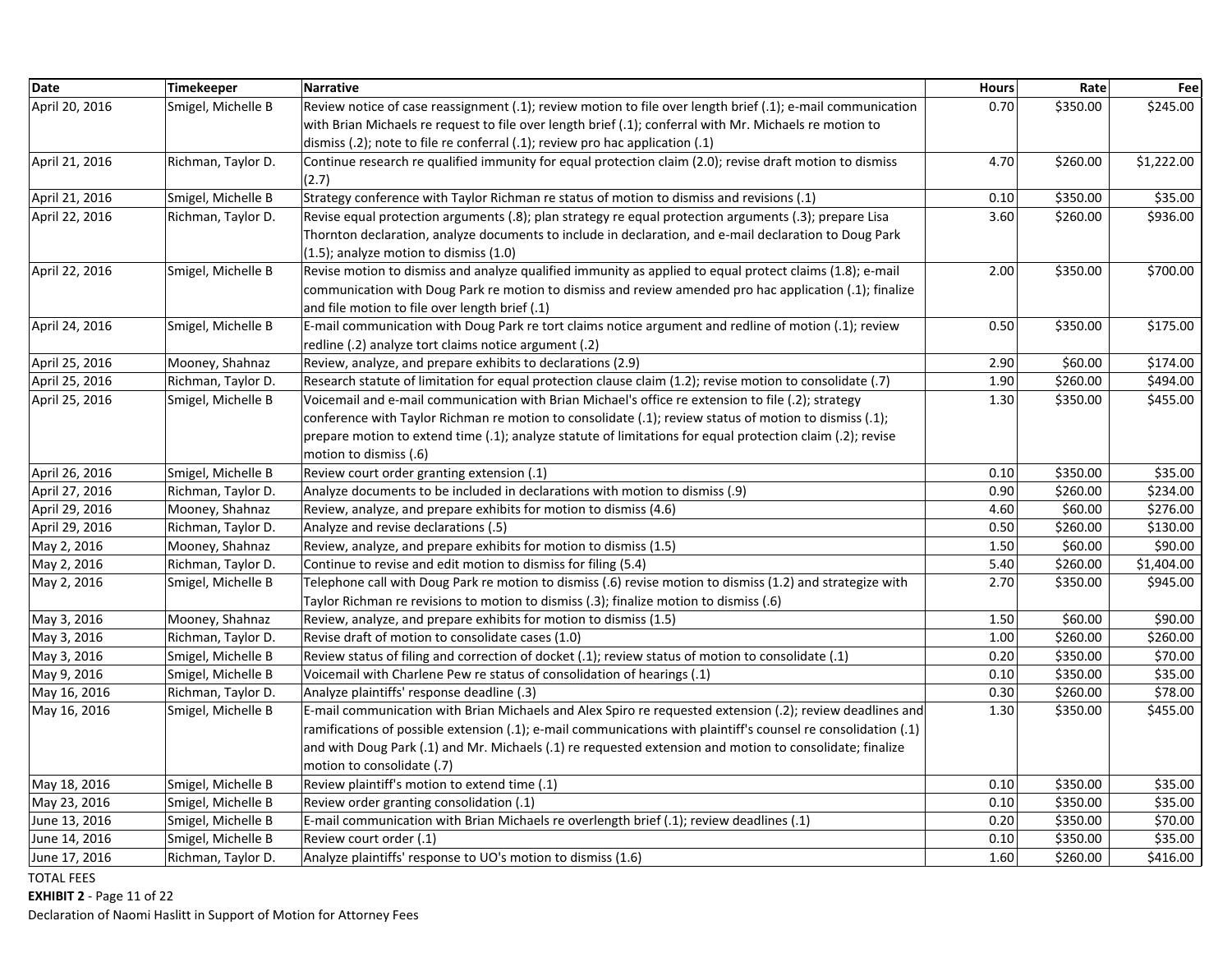| <b>Date</b>   | <b>Timekeeper</b>  | <b>Narrative</b>                                                                                                      | <b>Hours</b> | Rate     | Fee        |
|---------------|--------------------|-----------------------------------------------------------------------------------------------------------------------|--------------|----------|------------|
| June 17, 2016 | Smigel, Michelle B | Review filing of Artis response to motion to dismiss (.1)                                                             | 0.10         | \$350.00 | \$35.00    |
| June 20, 2016 | Richman, Taylor D. | Plan strategy re reply to plaintiffs' response brief (.2)                                                             | 0.20         | \$260.00 | \$52.00    |
| June 20, 2016 | Smigel, Michelle B | Review reply deadline (.1); analyze application of implicit bias concept to Title IX claim (.2); analyze              | 2.30         | \$350.00 | \$805.00   |
|               |                    | response and plan strategy re reply arguments (1.9); review summaries of recent Title IX cases for                    |              |          |            |
|               |                    | applicability (.1)                                                                                                    |              |          |            |
| June 21, 2016 | Richman, Taylor D. | Analyze plaintiffs' response brief and research new cases cited by plaintiffs (4.2)                                   | 4.20         | \$260.00 | \$1,092.00 |
| June 21, 2016 | Smigel, Michelle B | Plan strategy re reply brief (.1)                                                                                     | 0.10         | \$350.00 | \$35.00    |
| June 22, 2016 | Richman, Taylor D. | Begin drafting reply to plaintiffs' opposition to defendants' motion to dismiss (4.1)                                 | 4.10         | \$260.00 | \$1,066.00 |
| June 22, 2016 | Smigel, Michelle B | Plan strategy and strategy conference re reply brief and arguments with Taylor Richman (.5); e-mail                   | 0.70         | \$350.00 | \$245.00   |
|               |                    | communication with Doug Park re timing of reply (.1); review reply deadline calculation (.1)                          |              |          |            |
| June 23, 2016 | Richman, Taylor D. | Continue drafting reply to plaintiffs' opposition to motion to dismiss (6.1)                                          | 6.10         | \$260.00 | \$1,586.00 |
| June 24, 2016 | Richman, Taylor D. | Continue to draft reply to plaintiffs' motion in opposition to motion to dismiss (6.3)                                | 6.30         | \$260.00 | \$1,638.00 |
| June 24, 2016 | Smigel, Michelle B | Plan strategy re defenses (.1)                                                                                        | 0.10         | \$350.00 | \$35.00    |
| June 26, 2016 | Richman, Taylor D. | Revise draft of reply brief (1.4)                                                                                     | 1.40         | \$260.00 | \$364.00   |
| June 28, 2016 | Richman, Taylor D. | Continue drafting reply motion (3.0)                                                                                  | 3.00         | \$260.00 | \$780.00   |
| June 28, 2016 | Smigel, Michelle B | Revise reply in support of motion to dismiss (.8)                                                                     | 0.80         | \$350.00 | \$280.00   |
| June 30, 2016 | Richman, Taylor D. | Update case law research on due process rights and Title IX pleadings (1.8)                                           | 1.80         | \$260.00 | \$468.00   |
| June 30, 2016 | Smigel, Michelle B | Revise reply in support of motion to dismiss (3.0); e-mail communication with Doug Park re reply brief (.1)           | 3.10         | \$350.00 | \$1,085.00 |
| July 1, 2016  | Richman, Taylor D. | Revise reply motion (6.2)                                                                                             | 6.20         | \$260.00 | \$1,612.00 |
| July 5, 2016  | Richman, Taylor D. | Plan strategy re reply motion (.6); revise reply motion and prepare for filing (6.0); review additional case          | 8.60         | \$260.00 | \$2,236.00 |
|               |                    | research re Title IX pleading standard and discretionary immunity (2.0)                                               |              |          |            |
| July 5, 2016  | Smigel, Michelle B | E-mail communication with Doug Park re reply brief (.2); revise reply brief (7.0)                                     | 7.20         | \$350.00 | \$2,520.00 |
| July 6, 2016  | Smigel, Michelle B | E-mail communication with Doug Park re oral argument (.2)                                                             | 0.20         | \$350.00 | \$70.00    |
| July 7, 2016  | Smigel, Michelle B | Review timing and plan strategy re preparation for argument (.2)                                                      | 0.20         | \$350.00 | \$70.00    |
| July 11, 2016 | Dowen, Julie D.    | Analyze and compile case authorities in preparation for oral argument (1.8)                                           | 1.80         | \$125.00 | \$225.00   |
| July 11, 2016 | Richman, Taylor D. | Analyze NCAA/Pac-12 rules re effect of expulsion on eligibility for athletic participation (.2)                       | 0.20         | \$260.00 | \$52.00    |
| July 11, 2016 | Smigel, Michelle B | E-mail communication with Doug Park re argument (.2); plan strategy re demonstratives and analyze NCAA<br>bylaws (.2) | 0.40         | \$350.00 | \$140.00   |
| July 12, 2016 | Dowen, Julie D.    | Continue to analyze and compile case authorities in preparation for oral argument (.4)                                | 0.40         | \$125.00 | \$50.00    |
| July 12, 2016 | Smigel, Michelle B | Coordinate moot argument (.2)                                                                                         | 0.20         | \$350.00 | \$70.00    |
| July 13, 2016 | Smigel, Michelle B | Coordinate materials for oral argument preparation, including cases for use at argument (.2)                          | 0.20         | \$350.00 | \$70.00    |
| July 18, 2016 | Smigel, Michelle B | Review new due process case (.2); plan strategy re oral argument (.2)                                                 | 0.40         | \$350.00 | \$140.00   |
|               |                    |                                                                                                                       | 2.20         | \$350.00 | \$770.00   |
| July 19, 2016 | Smigel, Michelle B | Prepare for oral argument and outline due process arguments (2.2)                                                     | 0.60         | \$260.00 | \$156.00   |
| July 20, 2016 | Richman, Taylor D. | Plan strategy re oral argument (.6)                                                                                   |              |          |            |
| July 20, 2016 | Smigel, Michelle B | Analyze cases and create outline for oral argument (3.8)                                                              | 3.80         | \$350.00 | \$1,330.00 |
| July 21, 2016 | Richman, Taylor D. | Check case citation (.2)                                                                                              | 0.20         | \$260.00 | \$52.00    |
| July 21, 2016 | Smigel, Michelle B | Analyze recent cases and outline oral argument (1.8)                                                                  | 1.80         | \$350.00 | \$630.00   |
| July 24, 2016 | Smigel, Michelle B | Analyze cases and outline oral argument (1.8)                                                                         | 1.80         | \$350.00 | \$630.00   |
| July 25, 2016 | Smigel, Michelle B | Analyze property and liberty interest cases (3.6); plan strategy re oral argument re property interests (.4)          | 4.00         | \$350.00 | \$1,400.00 |
| July 26, 2016 | Richman, Taylor D. | Plan strategy re visual aids for oral argument (.8)                                                                   | 0.80         | \$260.00 | \$208.00   |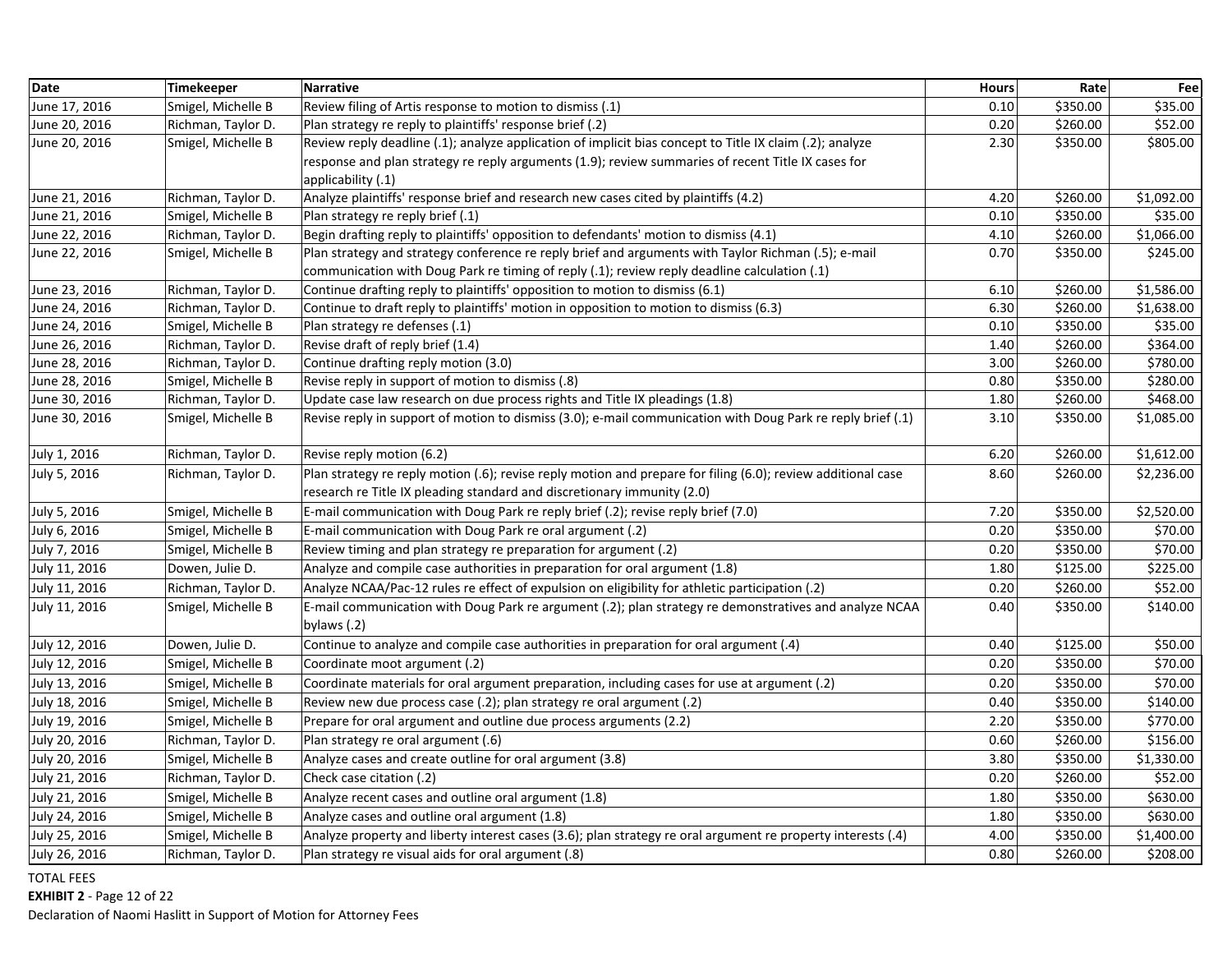| <b>Date</b>     | Timekeeper         | Narrative                                                                                                      | <b>Hours</b> | Rate     | Fee        |
|-----------------|--------------------|----------------------------------------------------------------------------------------------------------------|--------------|----------|------------|
| July 26, 2016   | Smigel, Michelle B | Continue to prepare outline for oral argument (2.2)                                                            | 2.20         | \$350.00 | \$770.00   |
| July 27, 2016   | Smigel, Michelle B | Continue to prepare outline for oral argument (6.6)                                                            | 6.60         | \$350.00 | \$2,310.00 |
| July 28, 2016   | Smigel, Michelle B | Prepare outline and analyze cases (3.0)                                                                        | 3.00         | \$350.00 | \$1,050.00 |
| July 29, 2016   | Smigel, Michelle B | Continue to prepare oral outline and demonstratives (2.8)                                                      | 2.80         | \$350.00 | \$980.00   |
| August 1, 2016  | Baxter, Aimee      | Review and analyze documents provided by client to determine logistics of the conduct process (1.0);           | 1.20         | \$190.00 | \$228.00   |
|                 |                    | analyze strategy re conduct process (.2)                                                                       |              |          |            |
| August 1, 2016  | Norwood, Kellen C. | Review and analyze case law and secondary sources re applicability of McDonnell-Douglas in motions to          | 3.40         | \$260.00 | \$884.00   |
|                 |                    | dismiss under Iqbal/Twombly re recent Doe v. Columbia University decision (2.8); draft memorandum              |              |          |            |
|                 |                    | summarizing research (.6)                                                                                      |              |          |            |
| August 1, 2016  | Smigel, Michelle B | Analyze cases re Title IX, negligence, and IIED claims in preparation for oral argument (2.4); prepare outline | 7.80         | \$350.00 | \$2,730.00 |
|                 |                    | of arguments re motion to dismiss (3.6); prepare for oral argument and moot oral argument (1.8)                |              |          |            |
| August 2, 2016  | Norwood, Kellen C. | Review and analyze case law re pleading standards for Title IX complaints and continued applicability of       | 4.80         | \$260.00 | \$1,248.00 |
|                 |                    | McDonnell-Douglas after Iqbal and Twombly (2.0); review and analyze cases re plaintiff's use of external       |              |          |            |
|                 |                    | pressure in reverse-discrimination cases (2.4); draft memorandum summarizing research (.4)                     |              |          |            |
|                 |                    |                                                                                                                |              |          |            |
| August 2, 2016  | Smigel, Michelle B | Continue to prepare outline for oral argument and analyze cases (10.4)                                         | 10.40        | \$350.00 | \$3,640.00 |
| August 3, 2016  | Smigel, Michelle B | Prepare for oral augment (5.4); attend mock argument with clients (3)                                          | 8.40         | \$350.00 | \$2,940.00 |
| August 4, 2016  | Smigel, Michelle B | Prepare demonstrative exhibits (2.2); review OARs (.6); revise outline (1.0)                                   | 3.80         | \$350.00 | \$1,330.00 |
| August 5, 2016  | Smigel, Michelle B | E-mail communication with Doug Park re demonstratives and finalize demonstratives (.2)                         | 0.20         | \$350.00 | \$70.00    |
| August 7, 2016  | Smigel, Michelle B | Analyze case law re pleading standards in Title IX cases (1.4); prepare for hearing (.6)                       | 2.00         | \$350.00 | \$700.00   |
| August 8, 2016  | Richman, Taylor D. | Prepare for oral arguments on motion to dismiss (6.6)                                                          | 6.60         | \$260.00 | \$1,716.00 |
| August 8, 2016  | Smigel, Michelle B | Prepare for argument re tort claims issues and finalize outline (6.8)                                          | 6.80         | \$350.00 | \$2,380.00 |
| August 9, 2016  | Richman, Taylor D. | Prepare for oral arguments on motion to dismiss (3.0); attend hearing for motion to dismiss (2.6); drive       | 9.60         | \$260.00 | \$2,496.00 |
|                 |                    | to/from Eugene (4.0) (No Charge)                                                                               |              |          |            |
| August 9, 2016  | Smigel, Michelle B | Prepare for (2.0) and attend (4.0) oral argument; travel to/from Eugene re oral argument (4.0)                 | 10.00        | \$350.00 | \$3,500.00 |
| August 10, 2016 | Smigel, Michelle B | Review media coverage of argument (.2); organize files from argument (.4)                                      | 0.60         | \$350.00 | \$210.00   |
| August 11, 2016 | Smigel, Michelle B | Telephone call with court reporter re transcript (.2)                                                          | 0.20         | \$350.00 | \$70.00    |
| August 16, 2016 | Richman, Taylor D. | Analyze plaintiffs' supplemental brief and exhibits (.8)                                                       | 0.80         | \$260.00 | \$208.00   |
| August 16, 2016 | Smigel, Michelle B | Review and analyze supplemental filing by plaintiffs (1.2)                                                     | 1.20         | \$350.00 | \$420.00   |
| August 17, 2016 | Richman, Taylor D. | Continue to analyze plaintiffs' supplemental memorandum (1.0); plan strategy re response to supplemental       | 3.40         | \$260.00 | \$884.00   |
|                 |                    | memorandum (.4); analyze case law re due process rights in higher education (2.0)                              |              |          |            |
|                 |                    |                                                                                                                |              |          |            |
| August 17, 2016 | Smigel, Michelle B | Plan strategy re response to supplemental brief (1.2); telephone call with Doug Park (.2); e-mail              | 1.60         | \$350.00 | \$560.00   |
|                 |                    | communication with court re confidentiality (.2)                                                               |              |          |            |
| August 18, 2016 | Richman, Taylor D. | Begin drafting response to supplemental memorandum (2.2)                                                       | 2.20         | \$260.00 | \$572.00   |
| August 19, 2016 | Richman, Taylor D. | Continue preparing response to supplemental motion (3.4)                                                       | 3.40         | \$260.00 | \$884.00   |
| August 22, 2016 | Richman, Taylor D. | Continue to prepare response to plaintiffs' supplemental memorandum (6.0); research case law re                | 7.00         | \$260.00 | \$1,820.00 |
|                 |                    | standard for sealing court documents (1.0)                                                                     |              |          |            |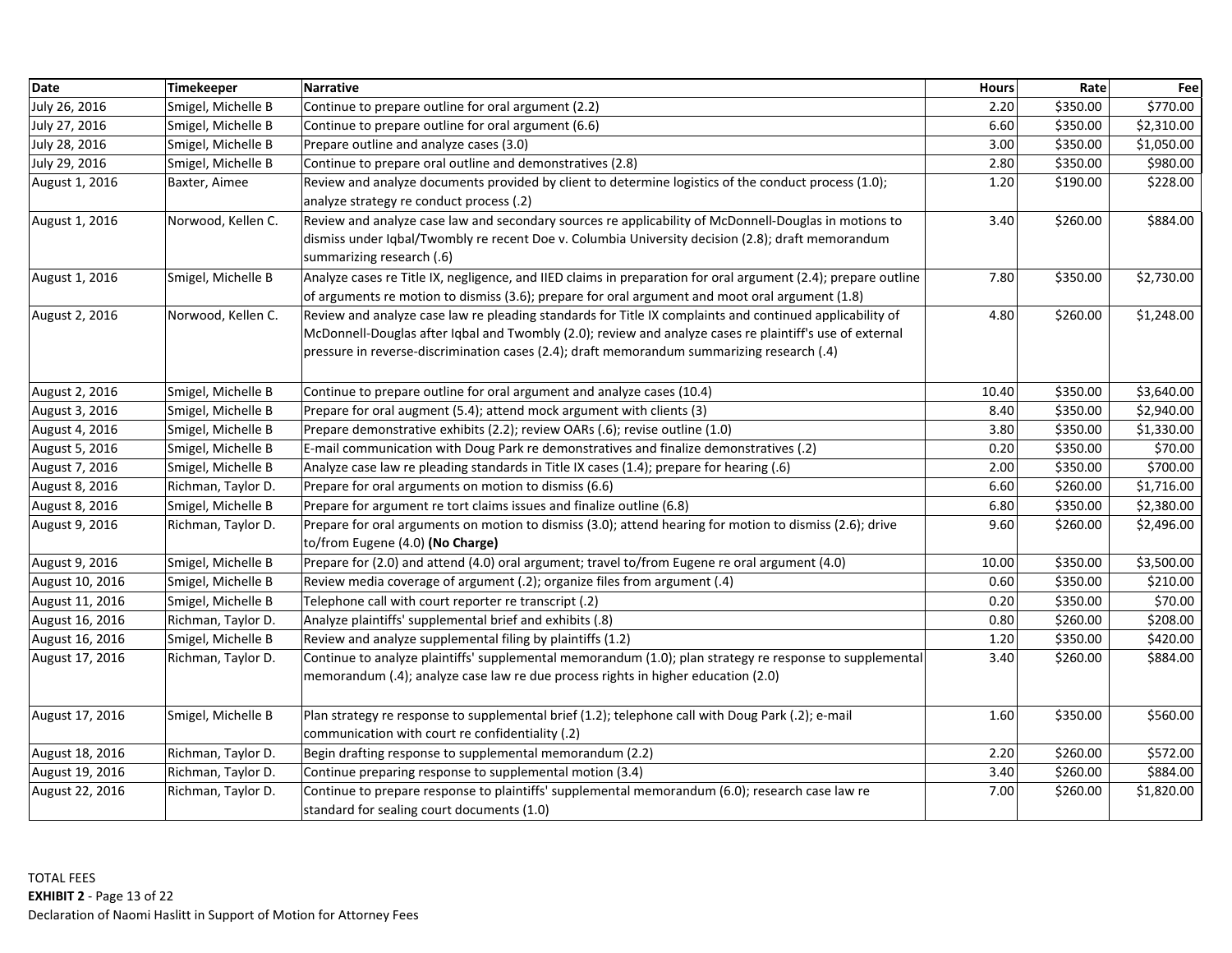| <b>Date</b>        | <b>Timekeeper</b>  | <b>Narrative</b>                                                                                                                                                                                                                                                                        | <b>Hours</b>   | Rate     | Fee        |
|--------------------|--------------------|-----------------------------------------------------------------------------------------------------------------------------------------------------------------------------------------------------------------------------------------------------------------------------------------|----------------|----------|------------|
| August 22, 2016    | Smigel, Michelle B | E-mail communication with Doug Park and Alex Spiro re filing under seal (1.2); prepare motion to seal and<br>related documents (2.2); plan strategy re motion to seal and possible responsive brief (.6)                                                                                | 4.00           | \$350.00 | \$1,400.00 |
| August 23, 2016    | Richman, Taylor D. | Analyze materials from Doug Park re former UO basketball players who have played professional basketball<br>(.4)                                                                                                                                                                        | 0.40           | \$260.00 | \$104.00   |
| August 23, 2016    | Smigel, Michelle B | E-mail communication with court and Doug Park re sealing documents (.8); revise and finalize motion to<br>seal (.4); telephone call with Doug Park re motion to seal, NBA statistics, and possible responsive brief (.2);<br>e-mail communication with Doug Park re motion to seal (.2) | 1.60           | \$350.00 | \$560.00   |
| August 29, 2016    | Smigel, Michelle B | Review court order and e-mail communication with Alex Spiro re redactions (.2)                                                                                                                                                                                                          | 0.20           | \$350.00 | \$70.00    |
| August 31, 2016    | Richman, Taylor D. | E-mail communication with opposing counsel re redactions for refiling of plaintiffs' supplemental<br>memorandum (.6)                                                                                                                                                                    | 0.60           | \$260.00 | \$156.00   |
| September 1, 2016  | Baxter, Aimee      | Review, analyze, redact, and prepare documents for use as exhibits re motion to dismiss (1.2)                                                                                                                                                                                           | 1.2            | \$190.00 | \$228.00   |
| September 1, 2016  | Richman, Taylor D. | Analyze plaintiffs' exhibits filed with supplemental memorandum re redactions per court order (1.9)                                                                                                                                                                                     | 1.9            | \$260.00 | \$494.00   |
| September 1, 2016  | Smigel, Michelle B | Review redactions (.2); e-mail communication with opposing counsel re redactions (.2)                                                                                                                                                                                                   | 0.4            | \$350.00 | \$140.00   |
| September 2, 2016  | Richman, Taylor D. | Communicate with opposing counsel re missing page in exhibit filed with supplemental memorandum and<br>communicate with clerk of the court re extension of filing deadline and whether defendants will have<br>opportunity to respond to supplemental memorandum (1.3)                  | 1.3            | \$260.00 | \$338.00   |
| September 2, 2016  | Smigel, Michelle B | Review e-mail communication with Brian Michaels re redactions (.1); telephone call with Taylor Richman re<br>missing page (.1)                                                                                                                                                          | 0.2            | \$350.00 | \$70.00    |
| September 6, 2016  | Richman, Taylor D. | E-mail communication with opposing counsel re missing page in Exhibit E filed with supplemental<br>memorandum (.3)                                                                                                                                                                      | 0.3            | \$260.00 | \$78.00    |
| September 7, 2016  | Richman, Taylor D. | E-mail communication with opposing counsel re redactions to exhibits filed with supplemental<br>memorandum (.5)                                                                                                                                                                         | 0.5            | \$260.00 | \$130.00   |
| September 7, 2016  | Smigel, Michelle B | Review status of redactions (.1)                                                                                                                                                                                                                                                        | 0.1            | \$350.00 | \$35.00    |
| September 8, 2016  | Richman, Taylor D. | Analyze court's order granting defendants' motion to dismiss (1.5)                                                                                                                                                                                                                      | $1.5\,$        | \$260.00 | \$390.00   |
| September 8, 2016  | Smigel, Michelle B | Analyze opinion granting motion to dismiss (2.0)                                                                                                                                                                                                                                        | $\overline{2}$ | \$350.00 | \$700.00   |
| September 9, 2016  | Smigel, Michelle B | Analyze protective order and request to modify (.5)                                                                                                                                                                                                                                     | 0.5            | \$350.00 | \$175.00   |
| September 12, 2016 | Smigel, Michelle B | E-mail communication with Julia Colhalan re conference call (.1)                                                                                                                                                                                                                        | 0.1            | \$350.00 | \$35.00    |
| September 13, 2016 | Smigel, Michelle B | E-mail communication with Julia Colhalan re telephone call (.1)                                                                                                                                                                                                                         | 0.1            | \$350.00 | \$35.00    |
| September 15, 2016 | Smigel, Michelle B | Review request for contract from Dominic Artis and review contracts (.2); telephone call with Doug Park<br>and Sam Hill re protective order and strategy (.4); prepare e-mail communication to Brian Michaels re<br>protective order (.2); analyze judgment rules (.5)                  | 1.3            | \$350.00 | \$455.00   |
| September 16, 2016 | Richman, Taylor D. | Plan strategy re question of whether UO can file an order on court's ruling (.4)                                                                                                                                                                                                        | 0.4            | \$260.00 | \$104.00   |
| September 16, 2016 | Smigel, Michelle B | E-mail communication with Brian Michaels re protective order (.1)                                                                                                                                                                                                                       | 0.1            | \$350.00 | \$35.00    |
| September 19, 2016 | Richman, Taylor D. | Research and prepare e-mail memorandum re law on relation back doctrine (3.1); conference with<br>Michelle Smigel re doctrine (.6)                                                                                                                                                      | 3.7            | \$260.00 | \$962.00   |
| September 19, 2016 | Smigel, Michelle B | Prepare letter to Lane County Circuit Court re protective order (.6); conference with Taylor Richman re<br>relation back and judgments (.6)                                                                                                                                             | 1.2            | \$350.00 | \$420.00   |
| September 20, 2016 | Richman, Taylor D. | Plan strategy re defending against potential new claims (.1)                                                                                                                                                                                                                            | 0.1            | \$260.00 | \$26.00    |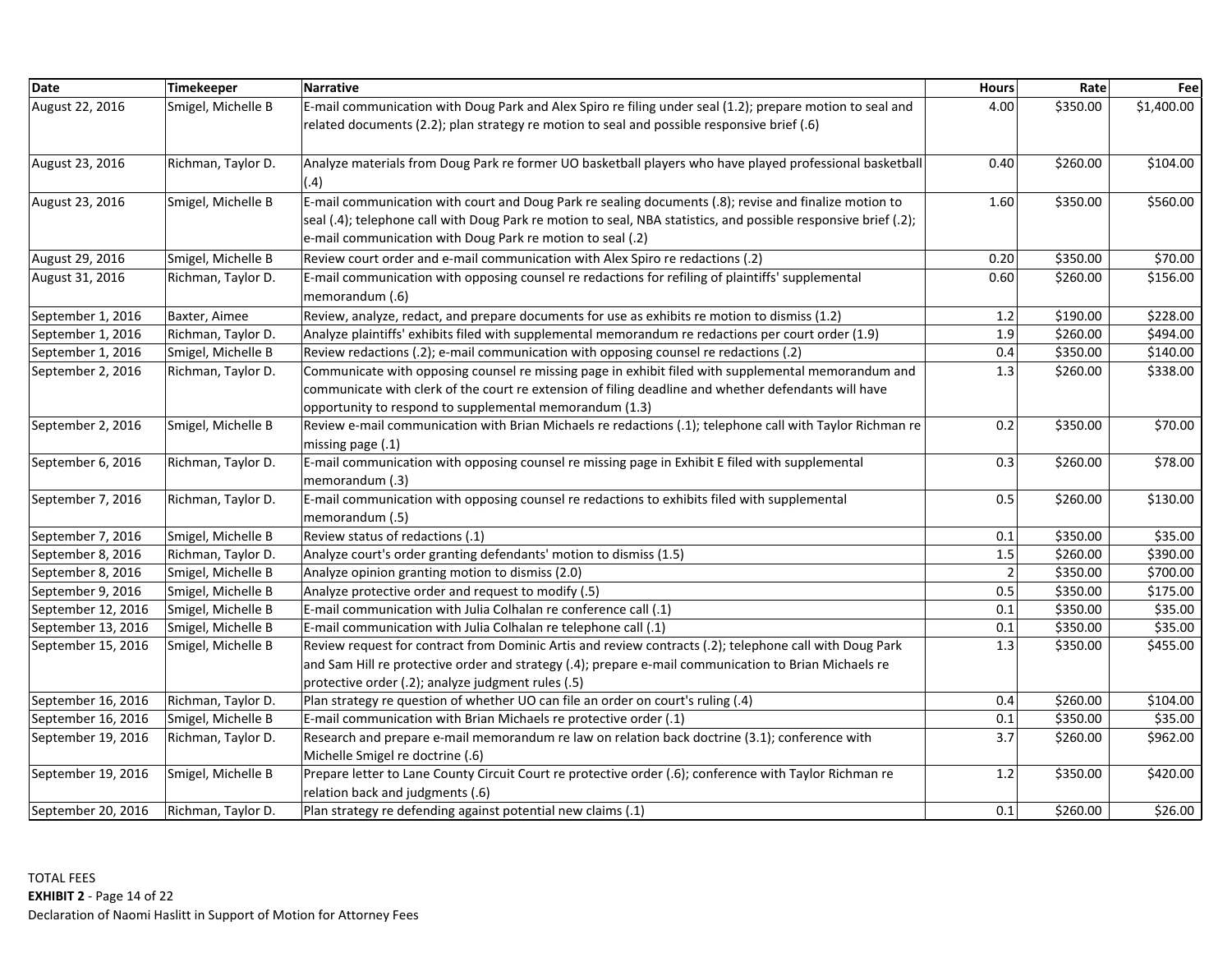| <b>Date</b>        | <b>Timekeeper</b>  | Narrative                                                                                                                                              | <b>Hours</b> | Rate     | Fee        |
|--------------------|--------------------|--------------------------------------------------------------------------------------------------------------------------------------------------------|--------------|----------|------------|
| September 20, 2016 | Smigel, Michelle B | E-mail communication with Kasia Mlynski, Brian Michaels, and Doug Park re protective order (.2); e-mail                                                | 1.5          | \$350.00 | \$525.00   |
|                    |                    | communication with Doug Park re protective order and depositions (.1); e-mail communication with Doug                                                  |              |          |            |
|                    |                    | Park rejudgments and relation back doctrine (.4); prepare letter to court re protective order (.1);                                                    |              |          |            |
|                    |                    | telephone call with Doug Park re request to modify protective order and Lane County matter (.7)                                                        |              |          |            |
| September 21, 2016 | Richman, Taylor D. | Analyze plaintiffs' scholarship awards re whether or not scholarships plausibly create special relationship<br>with university (1.0)                   | $\mathbf{1}$ | \$260.00 | \$260.00   |
| September 21, 2016 | Smigel, Michelle B | E-mail communication with Doug Park re Dotson request for scholarships (.1); review Lane County                                                        | 0.2          | \$350.00 | \$70.00    |
|                    |                    | protective order/stalking order to analyze possible theories for amendment of breach of contract claim (.1)                                            |              |          |            |
| September 22, 2016 | Baxter, Aimee      | Research re criminal cases involving student (.6); review, analyze, and prepare documents for inclusion in<br>electronic document database (.2)        | 0.8          | \$190.00 | \$152.00   |
| September 22, 2016 | Richman, Taylor D. | Plan strategy re anticipated amendments to complaint (.3)                                                                                              | 0.3          | \$260.00 | \$78.00    |
| September 22, 2016 | Smigel, Michelle B | Review criminal charges against former student in Lane County case (.1); e-mail communication with Brian                                               | 0.6          | \$350.00 | \$210.00   |
|                    |                    | Michaels, court, and Doug Park and analyze request for federal judge to handle modification of protective<br>order $(.5)$                              |              |          |            |
| September 23, 2016 | Richman, Taylor D. | Plan strategy re plaintiffs' anticipated amendments (.2)                                                                                               | 0.2          | \$260.00 | \$52.00    |
| September 23, 2016 | Smigel, Michelle B | E-mail communication with Doug Park re documents requested by plaintiffs (.1); strategy conference with                                                | 0.5          | \$350.00 | \$175.00   |
|                    |                    | Taylor Richman re motion to dismiss and special relationship and contract theories (.3); e-mail<br>communication with court re date of hearing (.1)    |              |          |            |
| September 26, 2016 | Baxter, Aimee      | Review, analyze, and prepare documents from client for inclusion in electronic document database (.3)                                                  | 0.3          | \$190.00 | \$57.00    |
| September 26, 2016 | Richman, Taylor D. | Analyze plaintiffs' letters of intent (.6)                                                                                                             | 0.6          | \$260.00 | \$156.00   |
| September 26, 2016 | Smigel, Michelle B | Prepare for hearing on motion to modify protective order (1.0); telephone call with Kasia Mlynski re                                                   | 1.5          | \$350.00 | \$525.00   |
|                    |                    | arguments for hearing (.2); telephone call with Doug Park re request to modify protective order (.2); e-mail                                           |              |          |            |
|                    |                    | communication with Doug Park re basketball scholarship documentation (.1)                                                                              |              |          |            |
| September 27, 2016 | Smigel, Michelle B | E-mail communication with court, Brian Michaels, and Lissa Casey re hearing (.3)                                                                       | 0.3          | \$350.00 | \$105.00   |
| September 28, 2016 | Richman, Taylor D. | Research case law re special relationships under Oregon law and Title IX claims (3.5)                                                                  | 3.5          | \$260.00 | \$910.00   |
| September 28, 2016 | Smigel, Michelle B | Review court dockets from criminal case (.1); review motion to modify protective order (.2); outline<br>comments and review new filing (.6)            | 0.9          | \$350.00 | \$315.00   |
| September 29, 2016 | Smigel, Michelle B | Travel to/from and attend hearing on protective order (5.0)                                                                                            | 5            | \$350.00 | \$1,750.00 |
| September 30, 2016 | Smigel, Michelle B | Analyze implications re Brian Michaels request in contravention of client's wishes to modify protective<br>order in unrelated case (.3)                | 0.3          | \$350.00 | \$105.00   |
| October 5, 2016    | Smigel, Michelle B | E-mail communication with Doug Park re state court order denying modification of protective order (.1)                                                 | 0.1          | \$350.00 | \$35.00    |
| October 6, 2016    | Richman, Taylor D. | Research NCAA scholarship rules (.5); analyze plaintiffs' draft motion for reconsideration (.8)                                                        | 1.3          | \$260.00 | \$338.00   |
| October 6, 2016    | Smigel, Michelle B | Plan strategy re motion to dismiss (.8)                                                                                                                | 0.8          | \$350.00 | \$280.00   |
| October 7, 2016    | Richman, Taylor D. | Analyze Doug Park's arguments re opposition to plaintiffs' motion for reconsideration (.4)                                                             | 0.4          | \$260.00 | \$104.00   |
| October 7, 2016    | Smigel, Michelle B | E-mail communication and voicemail communication with Brian Michaels and Marianne Dugan re motion                                                      | $0.5\,$      | \$350.00 | \$175.00   |
|                    |                    | for reconsideration and amended complaint (.5)                                                                                                         |              |          |            |
| October 10, 2016   | Smigel, Michelle B | E-mail communication and voicemail communication with Brian Michaels re motion for reconsideration<br>(.1); review deadline for amended complaint (.1) | 0.2          | \$350.00 | \$70.00    |
| October 11, 2016   | Richman, Taylor D. | Analyze plaintiffs' third amended complaint (2.7)                                                                                                      | 2.7          | \$260.00 | \$702.00   |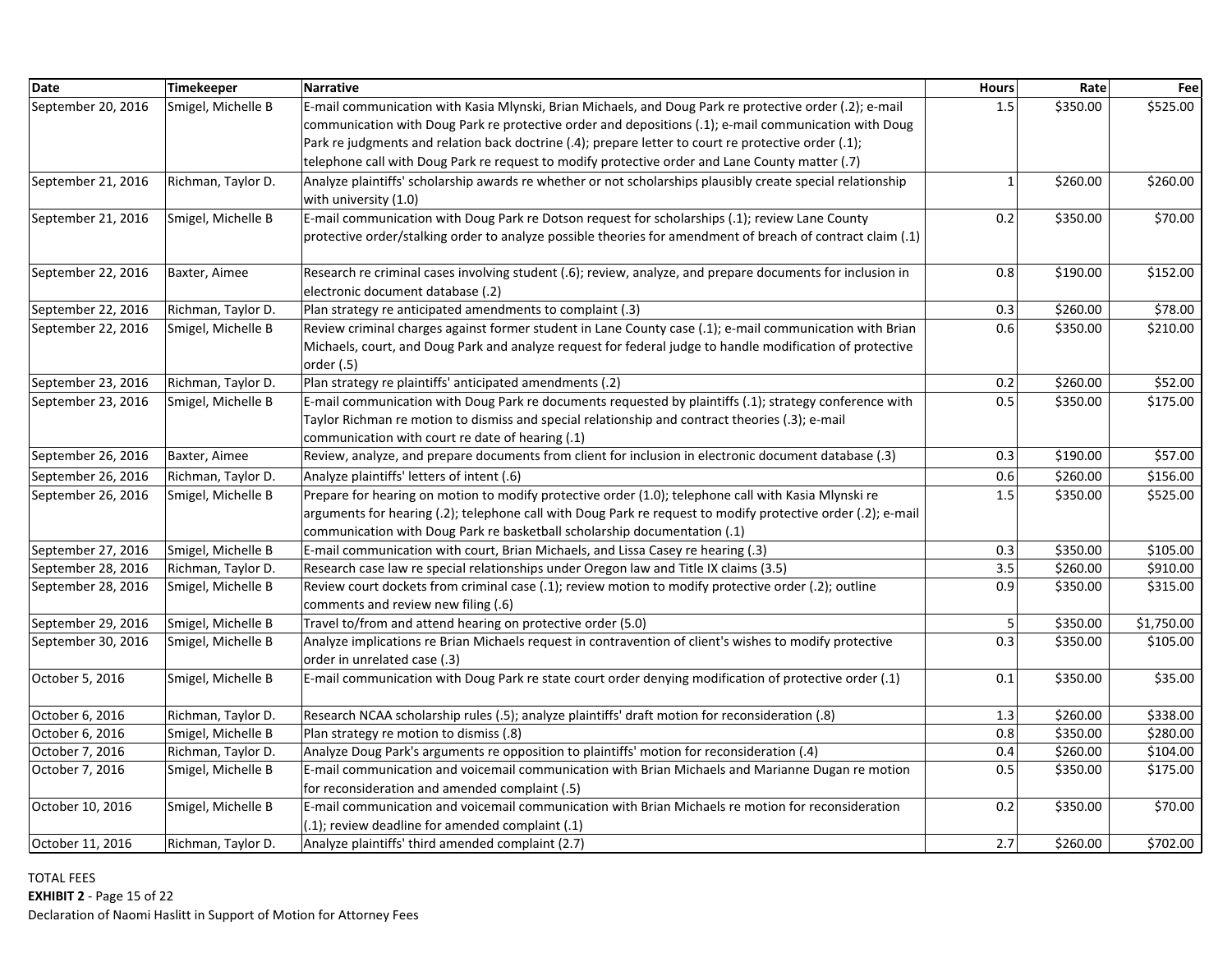| <b>Date</b>       | Timekeeper         | <b>Narrative</b>                                                                                            | <b>Hours</b> | Rate     | Fee        |
|-------------------|--------------------|-------------------------------------------------------------------------------------------------------------|--------------|----------|------------|
| October 12, 2016  | Baxter, Aimee      | Research re article referenced in amended complaint (.2)                                                    | 0.2          | \$190.00 | \$38.00    |
| October 12, 2016  | Richman, Taylor D. | Continue analyzing third amended complaint and begin outlining arguments for motion to dismiss (3.5)        | 3.5          | \$260.00 | \$910.00   |
| October 12, 2016  | Smigel, Michelle B | Strategy conference with Taylor Richman re deadlines to respond, motion to dismiss, arguments, and          | 0.7          | \$350.00 | \$245.00   |
|                   |                    | motion for reconsideration (.7)                                                                             |              |          |            |
| October 13, 2016  | Richman, Taylor D. | Begin to prepare Title IX arguments for motion to dismiss third amended complaint (5.7)                     | 5.7          | \$260.00 | \$1,482.00 |
| October 14, 2016  | Richman, Taylor D. | Continue preparing Title IX arguments re motion to dismiss (4.6)                                            | 4.6          | \$260.00 | \$1,196.00 |
| October 16, 2016  | Richman, Taylor D. | Continue to prepare Title IX arguments for motion to dismiss (2.1)                                          | 2.1          | \$260.00 | \$546.00   |
| October 17, 2016  | Richman, Taylor D. | Continue to prepare Title IX arguments for motion to dismiss and begin preparing equal protection           | 5.4          | \$260.00 | \$1,404.00 |
|                   |                    | arguments (5.4)                                                                                             |              |          |            |
| October 18, 2016  | Richman, Taylor D. | Analyze law re equal protection claim (1.6)                                                                 | 1.6          | \$260.00 | \$416.00   |
| October 19, 2016  | Richman, Taylor D. | Continue preparing equal protection arguments and begin preparing negligence arguments (2.7)                | 2.7          | \$260.00 | \$702.00   |
| October 19, 2016  | Smigel, Michelle B | Telephone call with Michael Gottfredson re motion to dismiss (.2)                                           | 0.2          | \$350.00 | \$70.00    |
| October 20, 2016  | Richman, Taylor D. | Continue preparing negligence arguments (3.5)                                                               | 3.5          | \$260.00 | \$910.00   |
| October 20, 2016  | Smigel, Michelle B | E-mail communication with Doug Park and plan strategy re motion to dismiss (.2)                             | 0.2          | \$350.00 | \$70.00    |
| October 21, 2016  | Richman, Taylor D. | Continue preparing negligence arguments (1.0)                                                               | $\mathbf{1}$ | \$260.00 | \$260.00   |
| October 23, 2016  | Richman, Taylor D. | Continue preparing motion to dismiss, including breach of contract arguments, conclusion, and legal         | 5.7          | \$260.00 | \$1,482.00 |
|                   |                    | standard (5.7)                                                                                              |              |          |            |
| October 24, 2016  | Richman, Taylor D. | Continue preparing motion to dismiss (5.9)                                                                  | 5.9          | \$260.00 | \$1,534.00 |
| October 24, 2016  | Smigel, Michelle B | Plan strategy re timing of filing (.1); prepare budget (.4); e-mail communication with opposing counsel re  | 0.8          | \$350.00 | \$280.00   |
|                   |                    | extension (.2); prepare unopposed motion (.1)                                                               |              |          |            |
| October 25, 2016  | Smigel, Michelle B | Plan arguments re Title IX claim (.6)                                                                       | 0.6          | \$350.00 | \$210.00   |
| October 26, 2016  | Richman, Taylor D. | Begin preparing response to motion for reconsideration (5.9)                                                | 5.9          | \$260.00 | \$1,534.00 |
| October 27, 2016  | Richman, Taylor D. | Continue preparing response to motion for reconsideration (4.9)                                             | 4.9          | \$260.00 | \$1,274.00 |
| October 27, 2016  | Smigel, Michelle B | Finalize motions to extend deadlines (.2); plan strategy re motion to dismiss and negligence arguments (.4) | 0.6          | \$350.00 | \$210.00   |
|                   |                    |                                                                                                             |              |          |            |
| October 28, 2016  | Richman, Taylor D. | Continue preparing response to motion for reconsideration (4.5)                                             | 4.5          | \$260.00 | \$1,170.00 |
| October 31, 2016  | Smigel, Michelle B | Continue to plan arguments for motion to dismiss (.5)                                                       | 0.5          | \$350.00 | \$175.00   |
| November 7, 2016  | Smigel, Michelle B | Plan strategy re Title IX arguments re motion to dismiss (.2)                                               | 0.2          | \$350.00 | \$70.00    |
| November 10, 2016 | Smigel, Michelle B | Plan arguments re motion to dismiss negligence claim (.4)                                                   | 0.4          | \$350.00 | \$140.00   |
| November 14, 2016 | Richman, Taylor D. | Analyze Title IX issues re motion to dismiss (.9)                                                           | 0.9          | \$260.00 | \$234.00   |
| November 14, 2016 | Smigel, Michelle B | Telephone call with Mike Gottfredson re motion to dismiss (.6)                                              | 0.6          | \$350.00 | \$210.00   |
| November 15, 2016 | Smigel, Michelle B | Revise motion to dismiss (2.5)                                                                              | 2.5          | \$350.00 | \$875.00   |
| November 17, 2016 | Smigel, Michelle B | Revise motion to dismiss (1.8)                                                                              | 1.8          | \$350.00 | \$630.00   |
| November 18, 2016 | Richman, Taylor D. | Plan strategy re motion to dismiss (.4)                                                                     | 0.4          | \$260.00 | \$104.00   |
| November 18, 2016 | Smigel, Michelle B | Revise motion to dismiss (2.4)                                                                              | 2.4          | \$350.00 | \$840.00   |
| November 21, 2016 | Richman, Taylor D. | Revise response to motion for reconsideration (.2)                                                          | 0.2          | \$260.00 | \$52.00    |
| November 21, 2016 | Smigel, Michelle B | Revise response to motion for reconsideration (1.2)                                                         | 1.2          | \$350.00 | \$420.00   |
| November 22, 2016 | Richman, Taylor D. | Continue revising response to motion for reconsideration (4.6)                                              | 4.6          | \$260.00 | \$1,196.00 |
| November 23, 2016 | Richman, Taylor D. | Continue revising response to motion for reconsideration (.3)                                               | 0.3          | \$260.00 | \$78.00    |
| November 28, 2016 | Richman, Taylor D. | Continue revising response to motion for reconsideration (.8)                                               | 0.8          | \$260.00 | \$208.00   |
| November 28, 2016 | Smigel, Michelle B | Continue revising response to motion for reconsideration (.3)                                               | 0.3          | \$350.00 | \$105.00   |
| November 29, 2016 | Richman, Taylor D. | Analyze Doug Park's suggested revisions to response to motion for reconsideration (.5)                      | 0.5          | \$260.00 | \$130.00   |

**EXHIBIT 2** ‐ Page 16 of 22

Declaration of Naomi Haslitt in Support of Motion for Attorney Fees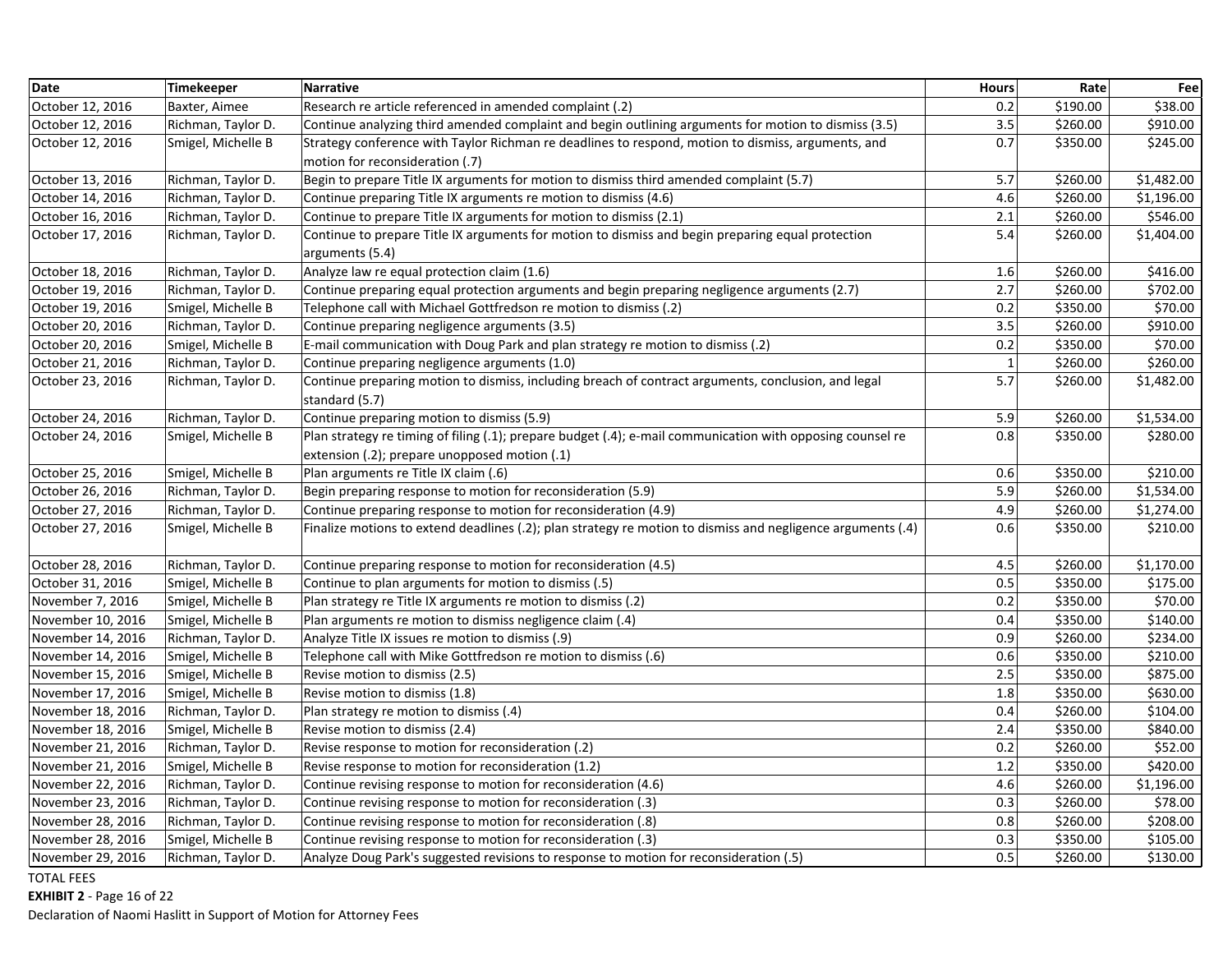| <b>Date</b>       | Timekeeper         | <b>Narrative</b>                                                                                                                                                                                                                                                  | <b>Hours</b>   | Rate     | Fee        |
|-------------------|--------------------|-------------------------------------------------------------------------------------------------------------------------------------------------------------------------------------------------------------------------------------------------------------------|----------------|----------|------------|
| November 29, 2016 | Smigel, Michelle B | Finalize response to motion for reconsideration (.3)                                                                                                                                                                                                              | 0.3            | \$350.00 | \$105.00   |
| November 30, 2016 | Baxter, Aimee      | Review, analyze, and prepare documents for use as exhibits to declarations in support of motion to dismiss<br>(1.2)                                                                                                                                               | $1.2\,$        | \$190.00 | \$228.00   |
| November 30, 2016 | Richman, Taylor D. | Prepare declarations and analyze defendants' exhibits (2.2)                                                                                                                                                                                                       | 2.2            | \$260.00 | \$572.00   |
| November 30, 2016 | Smigel, Michelle B | Review new Title IX cases and analyze for possible inclusion re motion to dismiss (.3)                                                                                                                                                                            | 0.3            | \$350.00 | \$105.00   |
| December 1, 2016  | Baxter, Aimee      | Prepare documents for use as exhibits to declarations in support of motion to dismiss (1.4); review and<br>analyze Title IX report and prepare chronology in preparation for filing motion to dismiss (.7)                                                        | 2.1            | \$190.00 | \$399.00   |
| December 1, 2016  | Richman, Taylor D. | Revise motion to dismiss and declarations (6.0); telephone call with Doug Park re additional arguments to<br>include in motion to dismiss (.4); plan strategy re motion to dismiss (.6)                                                                           | $\overline{7}$ | \$260.00 | \$1,820.00 |
| December 1, 2016  | Smigel, Michelle B | Conference with Taylor Richman re motion to dismiss (.1); add special relationship cases to motion to<br>dismiss (.2); revise motion to dismiss (1.1); telephone call with Doug Park re motion to dismiss and revise<br>motion to dismiss based on comments (1.3) | 2.7            | \$350.00 | \$945.00   |
| December 2, 2016  | Baxter, Aimee      | Prepare exhibits to declaration in support of motion for summary judgment (3.0)                                                                                                                                                                                   | 3              | \$190.00 | \$570.00   |
| December 2, 2016  | Richman, Taylor D. | Finalize motion to dismiss and response to motion for reconsideration (5.6)                                                                                                                                                                                       | 5.6            | \$260.00 | \$1,456.00 |
| December 2, 2016  | Smigel, Michelle B | Revise and finalize motion to dismiss and response to motion for reconsideration (2.8)                                                                                                                                                                            | 2.8            | \$350.00 | \$980.00   |
| December 12, 2016 | Smigel, Michelle B | Review 6th Circuit opinion (.2); review order granting extension (.1)                                                                                                                                                                                             | 0.3            | \$350.00 | \$105.00   |
| December 15, 2016 | Richman, Taylor D. | Analyze new Title IX case law (1.2)                                                                                                                                                                                                                               | $1.2\,$        | \$260.00 | \$312.00   |
| January 25, 2017  | Smigel, Michelle B | E-mail communication with Marianne Dugan re extension (.1); e-mail communication with Doug Park re<br>protective order (.1)                                                                                                                                       | 0.2            | \$350.00 | \$70.00    |
| January 26, 2017  | Smigel, Michelle B | E-mail communication with Marianne Dugan and Doug Park re request for extension of time and request<br>that plaintiffs agree not to disclose identity of female complainant in court filings (.3)                                                                 | 0.3            | \$350.00 | \$105.00   |
| February 6, 2017  | Smigel, Michelle B | E-mail communication with Alex Spiro re request for more pages (.1)                                                                                                                                                                                               | 0.1            | \$350.00 | \$35.00    |
| February 9, 2017  | Richman, Taylor D. | Analyze plaintiffs' reply brief for motion for reconsideration (.1)                                                                                                                                                                                               | 0.1            | \$260.00 | \$26.00    |
| February 9, 2017  | Smigel, Michelle B | Review reply in support of motion for reconsideration (.2); review response to motion to dismiss (.3)                                                                                                                                                             | 0.5            | \$350.00 | \$175.00   |
| February 10, 2017 | Smigel, Michelle B | E-mail communication with Doug Park re response to motion to dismiss and reply deadline (.1); e-mail<br>communication with Doug Park re response to motion to dismiss (.1); review response to motion to dismiss<br>(.2)                                          | 0.4            | \$350.00 | \$140.00   |
| February 11, 2017 | Richman, Taylor D. | Analyze plaintiffs' response to UO's motion to dismiss (.8)                                                                                                                                                                                                       | 0.8            | \$260.00 | \$208.00   |
| February 12, 2017 | Smigel, Michelle B | Analyze response to motion to dismiss and plan strategy re reply (.8)                                                                                                                                                                                             | 0.8            | \$350.00 | \$280.00   |
| February 15, 2017 | Smigel, Michelle B | Plan strategy re extension to reply brief (.2)                                                                                                                                                                                                                    | 0.2            | \$350.00 | \$70.00    |
| February 19, 2017 | Smigel, Michelle B | Review deadlines and e-mail communication with Doug Park re extension (.1)                                                                                                                                                                                        | 0.1            | \$350.00 | \$35.00    |
| February 20, 2017 | Smigel, Michelle B | E-mail communication with Doug Park re extension of time (.1)                                                                                                                                                                                                     | 0.1            | \$350.00 | \$35.00    |
| February 22, 2017 | Smigel, Michelle B | E-mail communication with opposing counsel re extension of time (.2); review and finalize request to<br>extend time to file reply (.1)                                                                                                                            | 0.3            | \$350.00 | \$105.00   |
| March 3, 2017     | Smigel, Michelle B | E-mail communication with Doug Park re reply deadline (.1)                                                                                                                                                                                                        | 0.1            | \$350.00 | \$35.00    |
| March 6, 2017     | Richman, Taylor D. | Analyze recent District of Oregon due process case law (.6)                                                                                                                                                                                                       | 0.6            | \$260.00 | \$156.00   |
| March 9, 2017     | Richman, Taylor D. | Analyze plaintiffs' response to motion to dismiss and begin planning reply motion (1.8)                                                                                                                                                                           | 1.8            | \$260.00 | \$468.00   |
| March 10, 2017    | Richman, Taylor D. | Analyze case law cited in plaintiffs' response to UO's motion to dismiss (1.6)                                                                                                                                                                                    | 1.6            | \$260.00 | \$416.00   |
| March 23, 2017    | Richman, Taylor D. | Plan strategy re reply to motion to dismiss (.5)                                                                                                                                                                                                                  | 0.5            | \$260.00 | \$130.00   |
| March 23, 2017    | Smigel, Michelle B | Strategize re reply brief and arguments (.7)                                                                                                                                                                                                                      | 0.7            | \$350.00 | \$245.00   |
| March 27, 2017    | Richman, Taylor D. | Research case law re Title IX respondent litigation since court's dismissal of plaintiff's complaint (1.7)                                                                                                                                                        | 1.7            | \$260.00 | \$442.00   |
| March 29, 2017    | Richman, Taylor D. | Begin preparing reply to motion to dismiss (5.0)                                                                                                                                                                                                                  | $\overline{5}$ | \$260.00 | \$1,300.00 |

**EXHIBIT 2** ‐ Page 17 of 22

Declaration of Naomi Haslitt in Support of Motion for Attorney Fees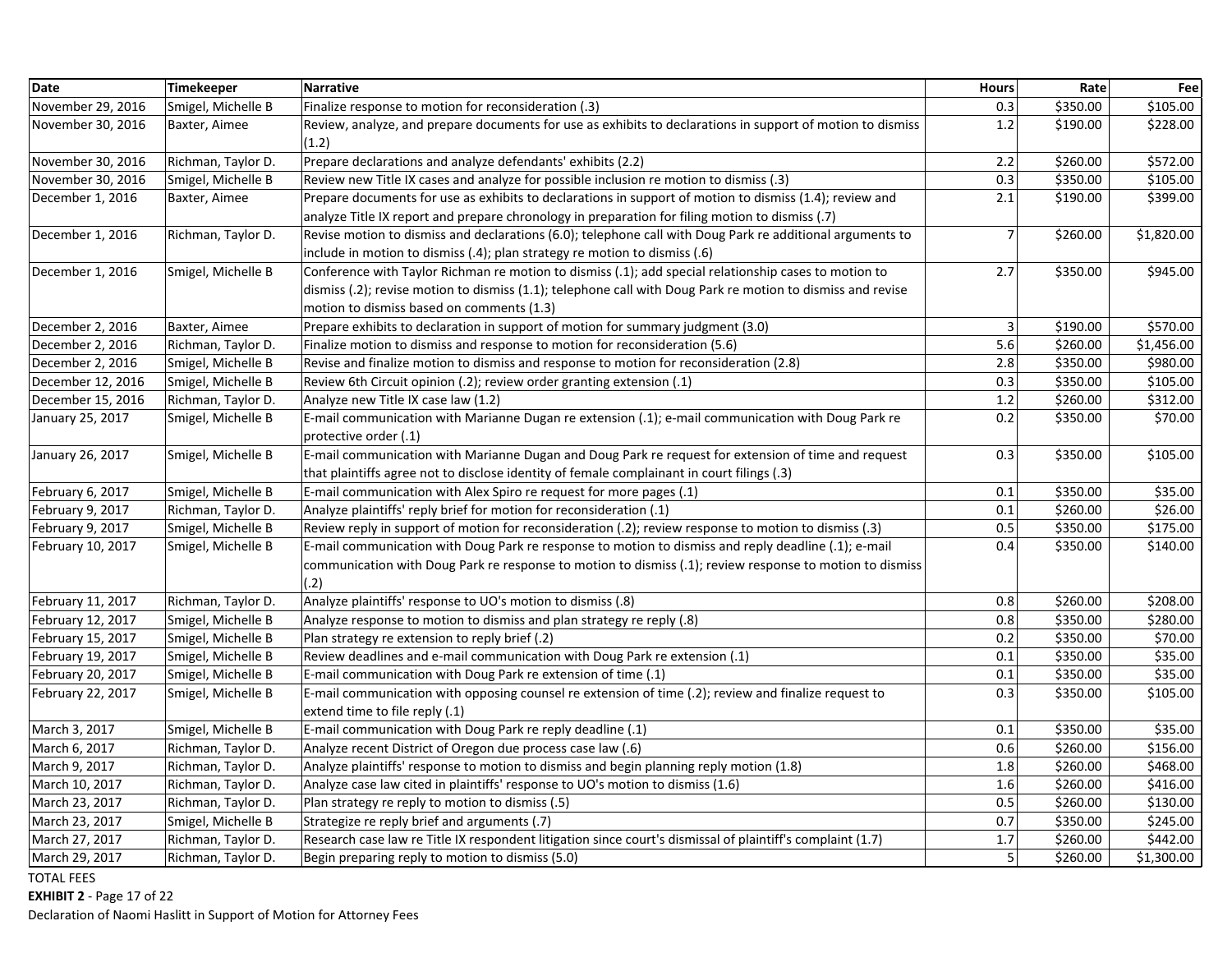| <b>Date</b>    | <b>Timekeeper</b>  | <b>Narrative</b>                                                                                                                                                                                                                                          | <b>Hours</b>   | Rate     | Fee          |
|----------------|--------------------|-----------------------------------------------------------------------------------------------------------------------------------------------------------------------------------------------------------------------------------------------------------|----------------|----------|--------------|
| March 30, 2017 | Richman, Taylor D. | Continue to prepare reply motion to dismiss (6.0)                                                                                                                                                                                                         |                | \$260.00 | \$1,560.00   |
| March 31, 2017 | Richman, Taylor D. | Continue to prepare reply to motion to dismiss (3.9)                                                                                                                                                                                                      | 3.9            | \$260.00 | \$1,014.00   |
| April 2, 2017  | Smigel, Michelle B | Revise reply (.5) (No Charge)                                                                                                                                                                                                                             | 0.5            | \$350.00 | \$175.00     |
| April 3, 2017  | Richman, Taylor D. | Continue researching case law re Title IX pleading standard (1.3)                                                                                                                                                                                         | 1.3            | \$260.00 | \$338.00     |
| April 3, 2017  | Smigel, Michelle B | Revise reply brief (.6); review recent Title IX cases (.2)                                                                                                                                                                                                | 0.8            | \$350.00 | \$280.00     |
| April 5, 2017  | Richman, Taylor D. | Continue revising reply to motion to dismiss (2.4)                                                                                                                                                                                                        | 2.4            | \$260.00 | \$624.00     |
| April 5, 2017  | Smigel, Michelle B | Revise reply brief (.4)                                                                                                                                                                                                                                   | 0.4            | \$350.00 | \$140.00     |
| April 10, 2017 | Richman, Taylor D. | Analyze e-mail communications from Doug Park re revisions to reply to motion to dismiss (.3)                                                                                                                                                              | 0.3            | \$260.00 | \$78.00      |
| April 10, 2017 | Smigel, Michelle B | Plan strategy re additional facts re attorney declaration (.2); revise reply (1.6); telephone call with Doug<br>Park re reply (.2)                                                                                                                        | $\overline{2}$ | \$350.00 | \$700.00     |
| June 5, 2017   | Richman, Taylor D. | Analyze Eleventh Amendment immunity (.4)                                                                                                                                                                                                                  | 0.4            | \$260.00 | \$104.00     |
| June 6, 2017   | Haslitt, Naomi L.  | Analyze issues and strategy and prepare e-mail communication to Doug Park re District Court of Colorado<br>decision and Eleventh Amendment immunity (.9)                                                                                                  | 0.9            | \$350.00 | \$315.00     |
| June 6, 2017   | Richman, Taylor D. | Research and analyze new Title IX legal decisions (1.0); analyze Eleventh Amendment immunity arguments<br>(.8.) prepare e-mail communication to Doug Park re providing supplemental authority to court (.4)                                               | 2.2            | \$260.00 | \$572.00     |
| June 7, 2017   | Haslitt, Naomi L.  | Analyze issues and e-mail communication with Doug Park re alerting court to supplementary authority and<br>Eleventh Amendment issues (.4) (No Charge .2); e-mail communication with Doug Park re denial of<br>plaintiff's motion for reconsideration (.1) | 0.5            | \$350.00 | \$175.00     |
| June 7, 2017   | Richman, Taylor D. | Analyze court's order denying motion for reconsideration and prepare e-mail communication to Doug Park<br>re court's order (.5)                                                                                                                           | 0.5            | \$260.00 | \$130.00     |
| June 28, 2017  | Haslitt, Naomi L.  | Review, analyze issues and next steps, and e-mail communication with Doug Park re opinion and order (.2)                                                                                                                                                  | 0.2            | \$350.00 | \$70.00      |
| June 28, 2017  | Richman, Taylor D. | Analyze court order granting motion to dismiss (.5); plan strategy re statement of costs and fees (.3)                                                                                                                                                    | 0.8            | \$260.00 | \$208.00     |
| June 29, 2017  | Porter, Michael J. | Evaluate issues and post-judgment matters (.2)                                                                                                                                                                                                            | 0.2            | \$350.00 | \$70.00      |
| June 29, 2017  | Richman, Taylor D. | Research law re recovery of attorney fees for prevailing defendant (.5)                                                                                                                                                                                   | 0.5            | \$260.00 | \$130.00     |
| June 30, 2017  | Haslitt, Naomi L.  | Analyze strategy and e-mail communication with Doug Park re possibility of recovering attorney fees and<br>appeal by plaintiffs (.7)                                                                                                                      | 0.7            | \$350.00 | \$245.00     |
|                |                    | Total:                                                                                                                                                                                                                                                    | 884.50         | Total:   | \$255,133.00 |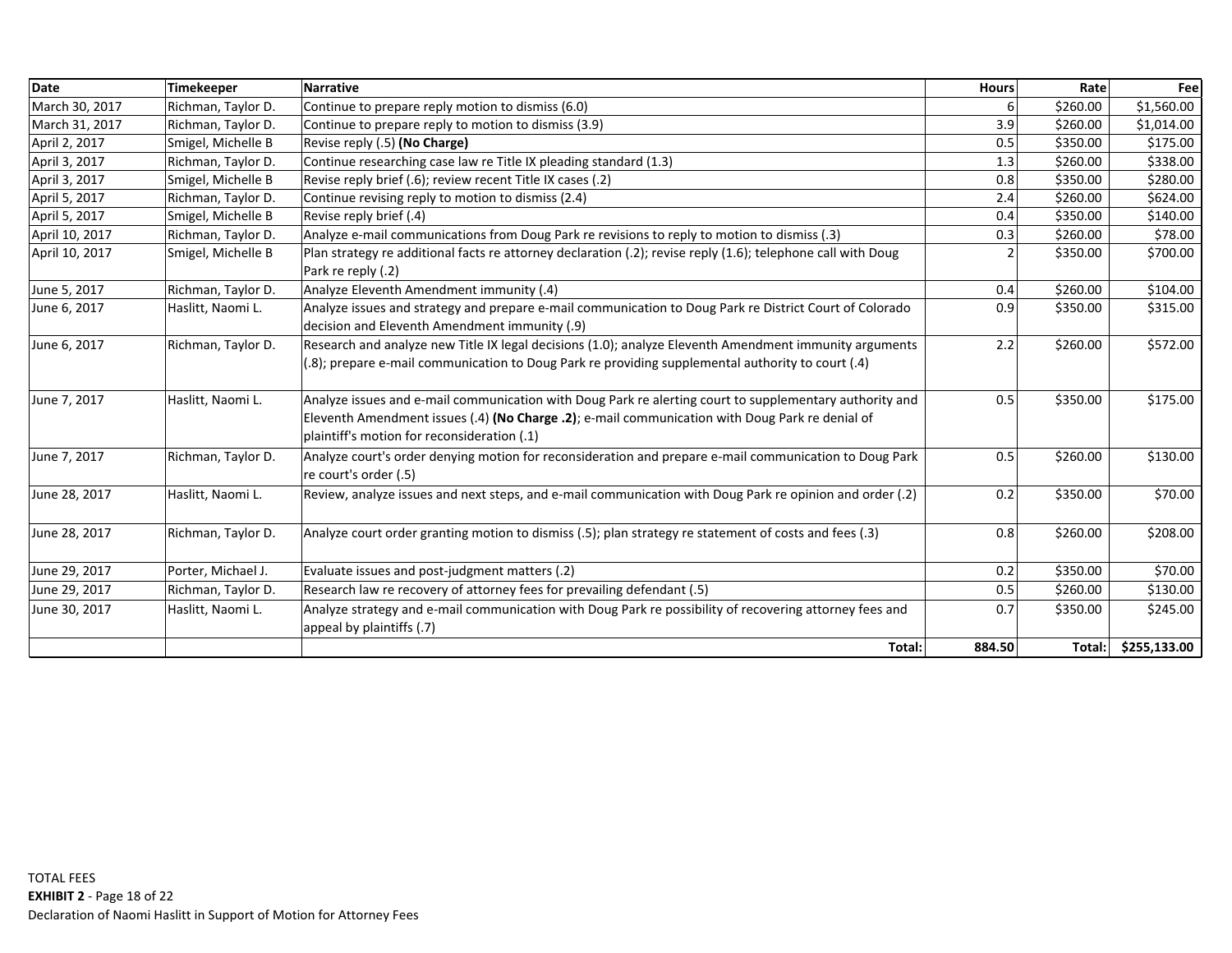| Date              | Timekeeper         | <b>Narrative Description</b>                                                                                                           | <b>Total Hours</b> | Rate     | <b>Total Fees</b> | % Hours Allocated<br>to DP Claim | <b>Fees Allocated to</b><br>DP Claim |
|-------------------|--------------------|----------------------------------------------------------------------------------------------------------------------------------------|--------------------|----------|-------------------|----------------------------------|--------------------------------------|
|                   |                    | <b>Austin Amended Complaint</b>                                                                                                        |                    |          |                   |                                  |                                      |
| October 30, 2015  | Smigel, Michelle B | Analyze complaint and allegations (.9)                                                                                                 | 0.90               | \$350.00 | \$315.00          | 0.50                             | \$157.50                             |
| November 1, 2015  | Smigel, Michelle B | Analyze claims and viability of motion to dismiss (1.0)                                                                                | 1.00               | \$350.00 | \$350.00          | 0.50                             | \$175.00                             |
| November 3, 2015  | Richman, Taylor D. | Continue to prepare memorandum re procedural and substantive due process claims in anticipation of<br>possible motion to dismiss (5.7) | 5.70               | \$260.00 | \$1,482.00        | 1.00                             | \$1,482.00                           |
| November 4, 2015  | Campbell, Bruce L. | (8). formulate potential defenses to section 1983 claims and analyze issues re interlocutory appeal                                    | 0.80               | \$350.00 | \$280.00          | 1.00                             | \$280.00                             |
| November 4, 2015  | Smigel, Michelle B | Analyze due process arguments (.2)                                                                                                     | 0.20               | \$350.00 | \$70.00           | 1.00                             | \$70.00                              |
| November 5, 2015  | Smigel, Michelle B | strategize re arguments in support of motion to dismiss, including lack of property interest in higher                                 | 1.10               | \$350.00 | \$385.00          | 0.50                             | \$192.50                             |
|                   |                    | education, qualified immunity, and lack of special relationship for negligence claim (1.1)                                             |                    |          |                   |                                  |                                      |
| November 8, 2015  | Smigel, Michelle B | Analyze arguments re possible motion to dismiss, including breach of contract claim, application of tort                               | 0.60               | \$350.00 | \$210.00          | 1.00                             | \$210.00                             |
|                   |                    | claims limit, and scope of qualified immunity (.6)                                                                                     |                    |          |                   |                                  |                                      |
| November 12, 2015 | Richman, Taylor D. | Continue to research law re lack of property right in attending public university (1.7); research Oregon                               | 4.70               | \$260.00 | \$1,222.00        | 1.00                             | \$1,222.00                           |
|                   |                    | Administrative Rules (OAR) and Oregon Revised Statutes (ORS) provisions re procedural requirements for                                 |                    |          |                   |                                  |                                      |
|                   |                    | disciplining university student (2.0); research law re whether procedural OARs can create a constitutional                             |                    |          |                   |                                  |                                      |
|                   |                    | property right in public university education (1.0)                                                                                    |                    |          |                   |                                  |                                      |
| November 16, 2015 | Richman, Taylor D. | Continue to prepare memorandum re legal research in response to first amended complaint for use in                                     | 5.40               | \$260.00 | \$1,404.00        | 0.50                             | \$702.00                             |
|                   |                    | motion to dismiss (5.4)                                                                                                                |                    |          |                   |                                  |                                      |
| November 16, 2015 | Smigel, Michelle B | (1.) review and analyze waiver documentation (.3); review e-mails re administrative conference process                                 | 0.40               | \$350.00 | \$140.00          | 1.00                             | \$140.00                             |
| November 17, 2015 | Richman, Taylor D. | Continue to prepare memorandum re response to all legal issues raised in first amended complaint for use                               | 6.20               | \$260.00 | \$1,612.00        | 0.50                             | \$806.00                             |
|                   |                    | in motion to dismiss and issues relevant to removal of case to federal court (6.2)                                                     |                    |          |                   |                                  |                                      |
| November 18, 2015 | Richman, Taylor D. | Continue to revise memorandum re response to all legal issues raised in first amended complaint and                                    | 2.00               | \$260.00 | \$520.00          | 0.50                             | \$260.00                             |
|                   |                    | issues relevant to removal of case to federal court (2.0)                                                                              |                    |          |                   |                                  |                                      |
| November 19, 2015 | Smigel, Michelle B | analyze memo and plan strategy re arguments (1.3); conferences with Taylor Richman re arguments on                                     | 1.50               | \$350.00 | \$525.00          | 0.50                             | \$262.50                             |
|                   |                    | motion to dismiss and elements of claims (.2)                                                                                          |                    |          |                   |                                  |                                      |
| December 1, 2015  | Richman, Taylor D. | continue to research law re waiver of due process rights (.9)                                                                          | 0.90               | \$260.00 | \$234.00          | 1.00                             | \$234.00                             |
| December 2, 2015  | Richman, Taylor D. | Prepare motion to dismiss (.9)                                                                                                         | 0.90               | \$260.00 | \$234.00          | 0.50                             | \$117.00                             |
| December 2, 2015  | Smigel, Michelle B | plan strategy and analyze arguments for motion to dismiss (1.7)                                                                        | 1.70               | \$350.00 | \$595.00          | 0.50                             | \$297.50                             |
| December 7, 2015  | Richman, Taylor D. | Continue to prepare motion to dismiss (4.9)                                                                                            | 4.90               | \$260.00 | \$1,274.00        | 0.50                             | \$637.00                             |
| December 8, 2015  | Richman, Taylor D. | Continue to prepare motion to dismiss (6.1)                                                                                            | 6.10               | \$260.00 | \$1,586.00        | 0.50                             | \$793.00                             |
| December 9, 2015  | Richman, Taylor D. | Continue to prepare motion to dismiss (5.1)                                                                                            | 5.10               | \$260.00 | \$1,326.00        | 0.50                             | \$663.00                             |
| December 18, 2015 | Smigel, Michelle B | Plan strategy re motion to dismiss (.1)                                                                                                | 0.1                | \$350.00 | \$35.00           | 0.5                              | \$17.50                              |
| December 28, 2015 | Smigel, Michelle B | Review and revise motion to dismiss and analyze arguments to make (1.8)                                                                | 1.80               | \$350.00 | \$630.00          | 0.50                             | \$315.00                             |
| December 30, 2015 | Smigel, Michelle B | continue to revise motion to dismiss (1.0)                                                                                             | 1.00               | \$350.00 | \$350.00          | 0.50                             | \$175.00                             |
| January 4, 2016   | Richman, Taylor D. | Research law re property rights (1.0); revise draft motion to dismiss (3.6)                                                            | 4.60               | \$260.00 | \$1,196.00        | 0.50                             | \$598.00                             |
| January 5, 2016   | Richman, Taylor D. | Plan strategy re revisions to draft motion to dismiss (.7)                                                                             | 0.7                | \$260.00 | \$182.00          | 0.5                              | \$91.00                              |
| January 5, 2016   | Smigel, Michelle B | Strategize re arguments on interference with contract claim, property interest, liberty interest issues, and                           | 1.40               | \$350.00 | \$490.00          | 0.50                             | \$245.00                             |
|                   |                    | other arguments in motion to dismiss (1.2); plan strategy re declaration needed and re possibility of liberty                          |                    |          |                   |                                  |                                      |
|                   |                    | interest claim (.2)                                                                                                                    |                    |          |                   |                                  |                                      |
| January 6, 2016   | Richman, Taylor D. | Continue to revise draft motion to dismiss (5.6)                                                                                       | 5.60               | \$260.00 | \$1,456.00        | 0.50                             | \$728.00                             |
| January 7, 2016   | Richman, Taylor D. | Continue to revise draft motion to dismiss (6.9)                                                                                       | 6.90               | \$260.00 | \$1,794.00        | 0.50                             | \$897.00                             |
| January 8, 2016   | Richman, Taylor D. | Continue to revise draft motion to dismiss (7.6)                                                                                       | 7.60               | \$260.00 | \$1,976.00        | 0.50                             | \$988.00                             |
| January 10, 2016  | Smigel, Michelle B | Revise motion to dismiss (4.0)                                                                                                         | 4.00               | \$350.00 | \$1,400.00        | 0.50                             | \$700.00                             |
| January 11, 2016  | Richman, Taylor D. | Continue to revise motion to dismiss (5.6)                                                                                             | 5.60               | \$260.00 | \$1,456.00        | 0.50                             | \$728.00                             |
| January 12, 2016  | Richman, Taylor D. | Continue to revise motion to dismiss (.2)                                                                                              | 0.20               | \$260.00 | \$52.00           | 0.50                             | \$26.00                              |
| January 13, 2016  | Richman, Taylor D. | plan strategy re issues to include in motion to dismiss (.5)                                                                           | 0.5                | \$260.00 | \$130.00          | 0.5                              | \$65.00                              |
| January 14, 2016  | Richman, Taylor D. | Continue to revise motion to dismiss (3.3)                                                                                             | 3.30               | \$260.00 | \$858.00          | 0.50                             | \$429.00                             |
| January 16, 2016  | Smigel, Michelle B | Revise motion to dismiss (.8)                                                                                                          | 0.80               | \$350.00 | \$280.00          | 0.50                             | \$140.00                             |
| January 17, 2016  | Smigel, Michelle B | Revise motion to dismiss (3.6)                                                                                                         | 3.60               | \$350.00 | \$1,260.00        | 0.50                             | \$630.00                             |
| January 18, 2016  | Smigel, Michelle B | Revise motion to dismiss (.1); e-mail communication with Doug Park re motion to dismiss (.1)                                           | 0.2                | \$350.00 | \$70.00           | 0.5                              | \$35.00                              |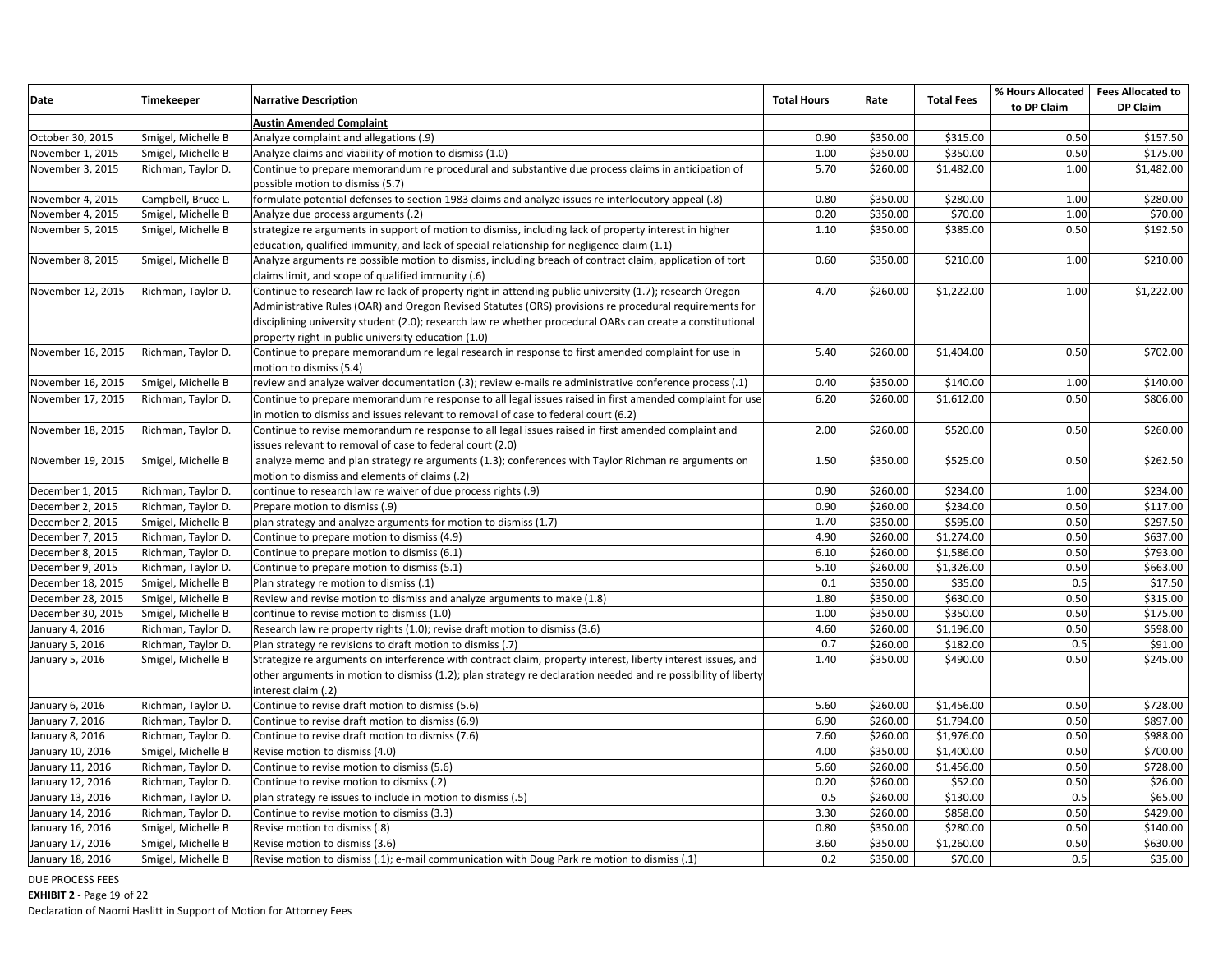| January 20, 2016  | Richman, Taylor D. | revise motion to dismiss (.4)                                                                                 | 0.4    | \$350.00 | \$140.00    | 0.5  | \$70.00     |
|-------------------|--------------------|---------------------------------------------------------------------------------------------------------------|--------|----------|-------------|------|-------------|
| January 21, 2016  | Richman, Taylor D. | Revise draft motion to dismiss (1.3); plan strategy re arguments to include and order of arguments in         | 3.30   | \$260.00 | \$858.00    | 0.50 | \$429.00    |
|                   |                    | motion to dismiss (1.0); research qualified immunity at motion to dismiss stage (1.0)                         |        |          |             |      |             |
| January 21, 2016  | Smigel, Michelle B | revise motion to dismiss (3.7); analyze due process damages and claim preclusion argument (.4)                | 4.10   | \$350.00 | \$1,435.00  | 0.50 | \$717.50    |
| January 22, 2016  | Porter, Michael J. | Review and provide comment and revisions for motion to dismiss (.9)                                           | 0.90   | \$350.00 | \$315.00    | 0.50 | \$157.50    |
| January 22, 2016  | Richman, Taylor D. | revise draft motion to dismiss (3.8)                                                                          | 3.80   | \$260.00 | \$988.00    | 0.50 | \$494.00    |
| January 22, 2016  | Smigel, Michelle B | Revise motion to dismiss (1.9)                                                                                | 1.90   | \$350.00 | \$665.00    | 0.50 | \$332.50    |
| January 23, 2016  | Smigel, Michelle B | Revise motion to dismiss (1.5)                                                                                | 1.50   | \$350.00 | \$525.00    | 0.50 | \$262.50    |
| January 24, 2016  | Richman, Taylor D. | Revise draft motion to dismiss (4.3)                                                                          | 4.30   | \$260.00 | \$1,118.00  | 0.50 | \$559.00    |
| January 25, 2016  | Smigel, Michelle B | Revise motion to dismiss (5.9); analyze grievance process and appeal rights (.8); telephone call with Doug    | 7.70   | \$350.00 | \$2,695.00  | 0.50 | \$1,347.50  |
|                   |                    | Park and Sam Hill re revisions to motion to dismiss, APA, conduct hearings, appeal rights, and grievance      |        |          |             |      |             |
|                   |                    | procedures (1.0)                                                                                              |        |          |             |      |             |
|                   |                    | Total (Austin Amended Complaint):                                                                             | 125.90 |          | \$36,118.00 |      | \$19,878.00 |
|                   |                    |                                                                                                               |        |          |             |      |             |
|                   |                    | <b>Austin Second Amended Complaint</b>                                                                        |        |          |             |      |             |
| February 4, 2016  | Richman, Taylor D  | Review and analyze plaintiff's second amended complaint (1.7)                                                 | 1.70   | \$260.00 | \$442.00    | 0.15 | \$66.30     |
| February 4, 2016  | Smigel, Michelle B | Analyze second amended complaint and plan strategy re revised motion to dismiss (.9); e-mail                  | 1.00   | \$350.00 | \$350.00    | 0.15 | \$52.50     |
|                   |                    | communication with Doug Park re second amended complaint (.1)                                                 |        |          |             |      |             |
| February 5, 2016  | Smigel, Michelle B | revise motion to dismiss (.3)                                                                                 | 0.3    | \$350.00 | \$105.00    | 0.15 | \$15.75     |
| February 5, 2016  | Richman, Taylor D. | Continue to analyze second amended complaint re revisions to original motion to dismiss (2.5)                 | 2.50   | \$260.00 | \$650.00    | 0.15 | \$97.50     |
| February 12, 2016 | Richman, Taylor D. | Revise motion to dismiss against second amended complaint (4.5)                                               | 4.50   | \$260.00 | \$1,170.00  | 0.15 | \$175.50    |
| February 13, 2016 | Richman, Taylor D. | revise motion to dismiss against second amended complaint (3.5)                                               | 3.50   | \$260.00 | \$910.00    | 0.15 | \$136.50    |
| February 16, 2016 | Richman, Taylor D. | Revise motion to dismiss (5.5)                                                                                | 5.50   | \$260.00 | \$1,430.00  | 0.15 | \$214.50    |
| February 16, 2016 | Smigel, Michelle B | revise motion to dismiss (2.2)                                                                                | 2.20   | \$350.00 | \$770.00    | 0.15 | \$115.50    |
| February 17, 2016 | Smigel, Michelle B | Revise motion to dismiss (2.3)                                                                                | 2.30   | \$350.00 | \$805.00    | 0.15 | \$120.75    |
| February 18, 2016 | Richman, Taylor D. | Revise draft motion to dismiss (1.0)                                                                          | 1.00   | \$260.00 | \$260.00    | 0.15 | \$39.00     |
| February 22, 2016 | Smigel, Michelle B | revise motion to dismiss (5.5)                                                                                | 5.50   | \$350.00 | \$1,925.00  | 0.15 | \$288.75    |
| March 8, 2016     | Richman, Taylor D. | Analyze plaintiff's response to defendants' motion to dismiss (2.1); plan strategy re reply to plaintiff's    | 3.10   | \$260.00 | \$806.00    | 0.50 | \$403.00    |
|                   |                    | response to defendants' motion to dismiss (1.0)                                                               |        |          |             |      |             |
| March 8, 2016     | Smigel, Michelle B | Review and analyze response to motion to dismiss (1.1); e-mail communication with Doug Park re                | 2.40   | \$350.00 | \$840.00    | 0.50 | \$420.00    |
|                   |                    | response to motion to dismiss (.1); plan strategy re reply (1.2)                                              |        |          |             |      |             |
| March 9, 2016     | Richman, Taylor D. | Prepare outline of reply in support of motion to dismiss (2.7)                                                | 2.70   | \$260.00 | \$702.00    | 0.50 | \$351.00    |
| March 9, 2016     | Smigel, Michelle B | Analyze case law on qualified immunity and need for right to be clearly established within the same circuit   | 0.60   | \$350.00 | \$210.00    | 1.00 | \$210.00    |
|                   |                    | court (.3); distinguish Goss and Dixon (.3)                                                                   |        |          |             |      |             |
| March 10, 2016    | Richman, Taylor D. | Research case law cited in plaintiff's response in opposition to defendants' motion to dismiss (3.7)          | 3.70   | \$260.00 | \$962.00    | 0.50 | \$481.00    |
| March 11, 2016    | Richman, Taylor D. | Continue to research cases cited in plaintiff's response in opposition to defendants' motion to dismiss (1.3) | 1.30   | \$260.00 | \$338.00    | 0.50 | \$169.00    |
|                   |                    |                                                                                                               |        |          |             |      |             |
| March 15, 2016    | Richman, Taylor D. | Continue to prepare reply in support of defendants' motion to dismiss (4.7)                                   | 4.70   | \$260.00 | \$1,222.00  | 0.50 | \$611.00    |
| March 16, 2016    | Richman, Taylor D. | Continue to prepare reply in support of defendants' motion to dismiss (6.2)                                   | 6.20   | \$260.00 | \$1,612.00  | 0.50 | \$806.00    |
| March 17, 2016    | Smigel, Michelle B | Plan strategy re additional arguments for reply brief (.3)                                                    | 0.3    | \$350.00 | \$105.00    | 0.5  | \$52.50     |
| March 17, 2016    | Richman, Taylor D. | Continue to prepare and revise reply in support of defendants' motion to dismiss (4.7)                        | 4.70   | \$260.00 | \$1,222.00  | 0.50 | \$611.00    |
| March 18, 2016    | Richman, Taylor D. | Continue to review and revise draft reply in support of defendants' motion to dismiss (1.4)                   | 1.40   | \$260.00 | \$364.00    | 0.50 | \$182.00    |
| March 20, 2016    | Smigel, Michelle B | Revise reply in support of motion to dismiss (2.0)                                                            | 2.00   | \$350.00 | \$700.00    | 0.50 | \$350.00    |
| March 21, 2016    | Smigel, Michelle B | Revise reply (.5)                                                                                             | 0.5    | \$350.00 | \$175.00    | 0.5  | \$87.50     |
| March 21, 2016    | Richman, Taylor D. | Continue to revise reply in support of motion to dismiss (3.4)                                                | 3.40   | \$260.00 | \$884.00    | 0.50 | \$442.00    |
| March 22, 2016    | Richman, Taylor D. | Continue to revise reply in support of motion to dismiss (1.2)                                                | 1.20   | \$260.00 | \$312.00    | 0.50 | \$156.00    |
| March 22, 2016    | Smigel, Michelle B | Revise reply in support of motion to dismiss (2.8)                                                            | 2.80   | \$350.00 | \$980.00    | 0.50 | \$490.00    |
| March 23, 2016    | Smigel, Michelle B | Revise reply brief (1.5)                                                                                      | 1.50   | \$350.00 | \$525.00    | 0.50 | \$262.50    |
| March 24, 2016    | Richman, Taylor D. | Revise reply in support of motion to dismiss (8.0)                                                            | 8.00   | \$260.00 | \$2,080.00  | 0.50 | \$1,040.00  |
|                   |                    |                                                                                                               | 0.60   | \$350.00 | \$210.00    | 0.50 | \$105.00    |
| March 24, 2016    | Smigel, Michelle B | Revise reply brief (.6)                                                                                       | 4.30   |          |             |      |             |
| March 25, 2016    | Richman, Taylor D. | Continue to revise reply in support of motion to dismiss and file motion with court (4.3)                     |        | \$260.00 | \$1,118.00  | 0.50 | \$559.00    |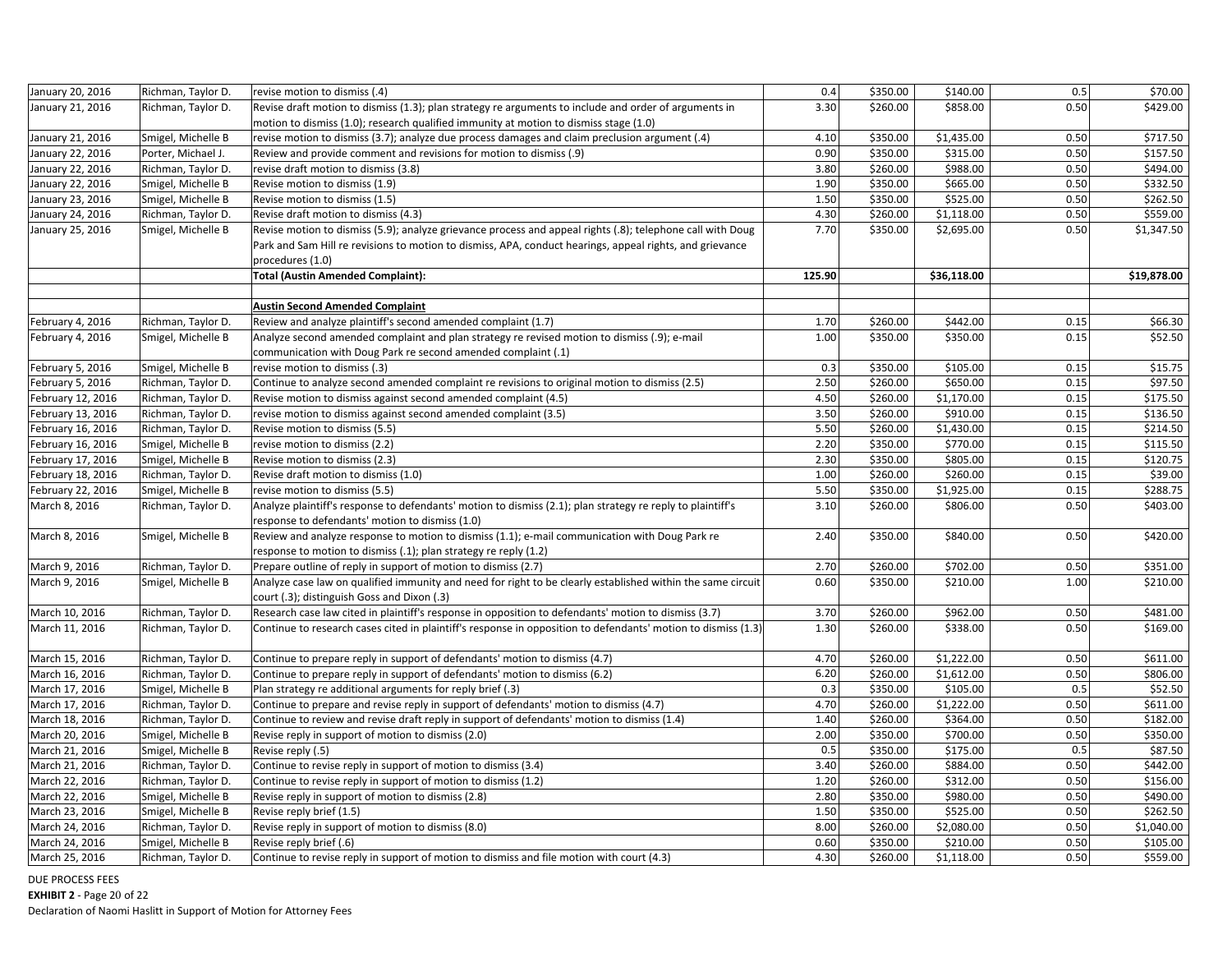| March 25, 2016 | Smigel, Michelle B | Telephone call with Doug Park re reply (.2); revise reply brief re waiver (.4); analyze additional cases<br>regarding property and liberty interests (.5); revise additional footnote and section comparing waiver to<br>criminal law (.2) | 1.30  | \$350.00 | \$455.00    | 1.00 | \$455.00    |
|----------------|--------------------|--------------------------------------------------------------------------------------------------------------------------------------------------------------------------------------------------------------------------------------------|-------|----------|-------------|------|-------------|
| March 25, 2016 | Smigel, Michelle B | E-mail communication with Doug Park re filing (.1); review and finalize reply brief (1.4); analyze law review<br>article discussing lack of clarity in existence of constitutional right (.3)                                              | 1.80  | \$350.00 | \$630.00    | 1.00 | \$630.00    |
|                |                    | <b>Total (Austin Second Amended Complaint):</b>                                                                                                                                                                                            | 88.50 |          | \$25,269.00 |      | \$10,196.05 |
|                |                    | <b>Artis &amp; Dotson Complaint</b>                                                                                                                                                                                                        |       |          |             |      |             |
| April 8, 2016  | Richman, Taylor D. | prepare motion to dismiss (2.0)                                                                                                                                                                                                            | 2.00  | \$260.00 | \$520.00    | 0.15 | \$78.00     |
| April 11, 2016 | Richman, Taylor D. | Continue to prepare motion to dismiss (4.3)                                                                                                                                                                                                | 4.30  | \$260.00 | \$1,118.00  | 0.15 | \$167.70    |
| April 12, 2016 | Richman, Taylor D. | Continue to revise motion to dismiss (3.6)                                                                                                                                                                                                 | 3.60  | \$260.00 | \$936.00    | 0.15 | \$140.40    |
| April 15, 2016 | Richman, Taylor D. | review and revise all sections of motion to dismiss (5.4)                                                                                                                                                                                  | 5.40  | \$260.00 | \$1,404.00  | 0.15 | \$210.60    |
| April 20, 2016 | Richman, Taylor D. | Revise motion to dismiss (2.0)                                                                                                                                                                                                             | 2.00  | \$260.00 | \$520.00    | 0.15 | \$78.00     |
| April 21, 2016 | Richman, Taylor D. | Revise draft motion to dismiss (2.7)                                                                                                                                                                                                       | 2.70  | \$260.00 | \$702.00    | 0.15 | \$105.30    |
| April 22, 2016 | Richman, Taylor D. | analyze motion to dismiss (1.0)                                                                                                                                                                                                            | 1.00  | \$260.00 | \$260.00    | 0.15 | \$39.00     |
| April 25, 2016 | Smigel, Michelle B | revise motion to dismiss (.6)                                                                                                                                                                                                              | 0.60  | \$350.00 | \$210.00    | 0.15 | \$31.50     |
| May 2, 2016    | Richman, Taylor D. | Continue to revise and edit motion to dismiss for filing (5.4)                                                                                                                                                                             | 5.40  | \$260.00 | \$1,404.00  | 0.15 | \$210.60    |
| May 2, 2016    | Smigel, Michelle B | Telephone call with Doug Park re motion to dismiss (.6); revise motion to dismiss (1.2); finalize motion to<br>dismiss (.6)                                                                                                                | 2.40  | \$350.00 | \$840.00    | 0.15 | \$126.00    |
| June 17, 2016  | Richman, Taylor D. | Analyze plaintiffs' response to UO's motion to dismiss (1.6)                                                                                                                                                                               | 1.60  | \$260.00 | \$416.00    | 0.15 | \$62.40     |
| June 20, 2016  | Richman, Taylor D. | Plan strategy re reply to plaintiffs' response brief (.2)                                                                                                                                                                                  | 0.20  | \$260.00 | \$52.00     | 0.15 | \$7.80      |
| June 21, 2016  | Richman, Taylor D. | Analyze plaintiffs' response brief and research new cases cited by plaintiffs (4.2)                                                                                                                                                        | 4.20  | \$260.00 | \$1,092.00  | 0.15 | \$163.80    |
| June 21, 2016  | Smigel, Michelle B | Plan strategy re reply brief (.1)                                                                                                                                                                                                          | 0.10  | \$350.00 | \$35.00     | 0.15 | \$5.25      |
| June 22, 2016  | Richman, Taylor D. | Begin drafting reply to plaintiffs' opposition to defendants' motion to dismiss (4.1)                                                                                                                                                      | 4.10  | \$260.00 | \$1,066.00  | 0.15 | \$159.90    |
| June 23, 2016  | Richman, Taylor D. | Continue drafting reply to plaintiffs' opposition to motion to dismiss (6.1)                                                                                                                                                               | 6.10  | \$260.00 | \$1,586.00  | 0.15 | \$237.90    |
| June 24, 2016  | Richman, Taylor D. | Continue to draft reply to plaintiffs' motion in opposition to motion to dismiss (6.3)                                                                                                                                                     | 6.30  | \$260.00 | \$1,638.00  | 0.15 | \$245.70    |
| June 26, 2016  | Richman, Taylor D. | Revise draft of reply brief (1.4)                                                                                                                                                                                                          | 1.40  | \$260.00 | \$364.00    | 0.15 | \$54.60     |
| June 28, 2016  | Richman, Taylor D. | Continue drafting reply motion (3.0)                                                                                                                                                                                                       | 3.00  | \$260.00 | \$780.00    | 0.15 | \$117.00    |
| June 28, 2016  | Smigel, Michelle B | Revise reply in support of motion to dismiss (.8)                                                                                                                                                                                          | 0.80  | \$350.00 | \$280.00    | 0.15 | \$42.00     |
| June 30, 2016  | Richman, Taylor D. | Update case law research on due process rights and Title IX pleadings (1.8)                                                                                                                                                                | 1.80  | \$260.00 | \$468.00    | 0.15 | \$70.20     |
| June 30, 2016  | Smigel, Michelle B | Revise reply in support of motion to dismiss (3.0); e-mail communication with Doug Park re reply brief (.1)                                                                                                                                | 3.10  | \$350.00 | \$1,085.00  | 0.15 | \$162.75    |
| July 1, 2016   | Richman, Taylor D. | Revise reply motion (6.2)                                                                                                                                                                                                                  | 6.20  | \$260.00 | \$1,612.00  | 0.15 | \$241.80    |
| July 18, 2016  | Smigel, Michelle B | Review new due process case (.2); plan strategy re oral argument (.2)                                                                                                                                                                      | 0.40  | \$350.00 | \$140.00    | 1.00 | \$140.00    |
|                |                    | Total (Artis & Dotson Complaint):                                                                                                                                                                                                          | 68.70 |          | \$18,528.00 |      | \$2,898.20  |
|                |                    | <b>Prepare for Oral Argument</b>                                                                                                                                                                                                           |       |          |             |      |             |
| July 19, 2016  | Smigel, Michelle B | Prepare for oral argument and outline due process arguments (2.2)                                                                                                                                                                          | 2.20  | \$350.00 | \$770.00    | 0.50 | \$385.00    |
| July 20, 2016  | Richman, Taylor D. | Plan strategy re oral argument (.6)                                                                                                                                                                                                        | 0.60  | \$260.00 | \$156.00    | 0.50 | \$78.00     |
| July 20, 2016  | Smigel, Michelle B | Analyze cases and create outline for oral argument (3.6)                                                                                                                                                                                   | 3.60  | \$350.00 | \$1,260.00  | 0.50 | \$630.00    |
| July 24, 2016  | Smigel, Michelle B | Analyze cases and outline oral argument (1.8)                                                                                                                                                                                              | 1.80  | \$350.00 | \$630.00    | 0.50 | \$315.00    |
| July 25, 2016  | Smigel, Michelle B | Analyze property and liberty interest cases (3.6); plan strategy re oral argument re property interests (.4)                                                                                                                               | 4.00  | \$350.00 | \$1,400.00  | 1.00 | \$1,400.00  |
| July 26, 2016  | Smigel, Michelle B | Continue to prepare outline for oral argument (2.2)                                                                                                                                                                                        | 2.20  | \$350.00 | \$770.00    | 0.50 | \$385.00    |
| July 27, 2016  | Smigel, Michelle B | Continue to prepare outline for oral argument (6.6)                                                                                                                                                                                        | 6.60  | \$350.00 | \$2,310.00  | 0.50 | \$1,155.00  |
| July 28, 2016  | Smigel, Michelle B | Prepare outline and analyze cases (3)                                                                                                                                                                                                      | 3.00  | \$350.00 | \$1,050.00  | 0.50 | \$525.00    |
| July 29, 2016  | Smigel, Michelle B | Continue to prepare oral outline and demonstratives (2.8)                                                                                                                                                                                  | 2.80  | \$350.00 | \$980.00    | 0.50 | \$490.00    |
| August 1, 2016 | Smigel, Michelle B | prepare outline of arguments re motion to dismiss (3.6); prepare for oral argument and moot oral<br>argument (1.8)                                                                                                                         | 5.40  | \$350.00 | \$1,890.00  | 0.50 | \$945.00    |
| August 2, 2016 | Smigel, Michelle B | Continue to prepare outline for oral argument and analyze cases (10.4)                                                                                                                                                                     | 10.40 | \$350.00 | \$3,640.00  | 0.50 | \$1,820.00  |
| August 3, 2016 | Smigel, Michelle B | Prepare for oral augment (5.4); attend mock argument with clients (3)                                                                                                                                                                      | 8.40  | \$350.00 | \$2,940.00  | 0.50 | \$1,470.00  |